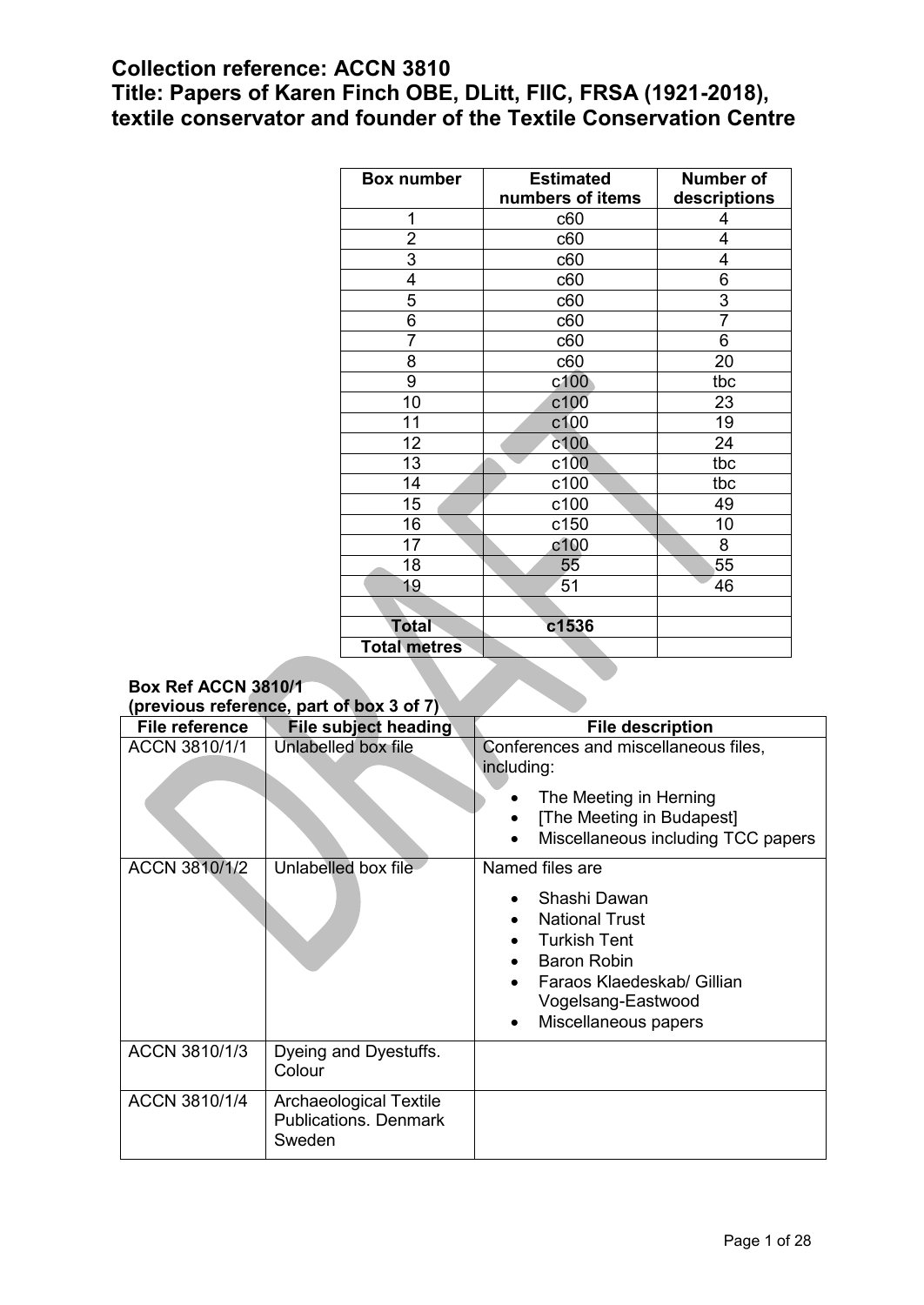#### **Box Ref ACCN 3810/2 (previous reference, part of box 1 of 7)**

| INIGVIUUS I GIGI GIIUG. DAI LUI DUA I UI <i>I</i> J |                              |                                   |
|-----------------------------------------------------|------------------------------|-----------------------------------|
| <b>File reference</b>                               | File subject heading         | <b>File description</b>           |
| ACCN 3810/2/1                                       | Unlabelled box file          | Contains papers on textile fibres |
| ACCN 3810/2/2                                       | <b>Ceremonial Theatrical</b> |                                   |
|                                                     | <b>Traditional Dress</b>     |                                   |
| ACCN 3810/2/3                                       | Lace Techniques              |                                   |
| ACCN 3810/2/4                                       | <b>Animal Fibres</b>         |                                   |

#### **Box Ref ACCN 3810/3 (previous reference, part of box 1 of 7)**

| (previous reference, part of box 1 of 7) |                                       |                                                                                                                                                                                             |
|------------------------------------------|---------------------------------------|---------------------------------------------------------------------------------------------------------------------------------------------------------------------------------------------|
| <b>File reference</b>                    | File subject heading                  | <b>File description</b>                                                                                                                                                                     |
| ACCN 3810/3/1                            | Dolls and Toys/ Children's<br>Clothes | "Some observations on the diseases of<br>Brunus edwardii (Species nova) by D.K.<br>Blackmore et al. in: Veterinary Record, 90<br>(1972), pp.382-385. Photocopy from<br>"Pauverinos"         |
|                                          |                                       | Draft estimate for conservation work on<br>dolls, Buckingham Palace, Summer 1964.<br>114 hours at 21s, an hour.                                                                             |
|                                          |                                       | Clear envelope containing paper pattern<br>for 18 <sup>th</sup> century doll clothes, including<br>remnants of sleeve ruffles in green silk.                                                |
|                                          |                                       | Wallet containing paper pattern of dress<br>"belonging to Mrs Fry. Mrs. Briscoe."                                                                                                           |
|                                          |                                       | Glassine envelope with pattern for 18th<br>century man's coat [possibly from Anne<br>Buck]                                                                                                  |
|                                          |                                       | Typescript/manuscript material relating to<br>constructional details of Prince Rupert's<br>cassock, with drawings, 2pp. Both on back<br>of plates from Amateur Gardening, Sep-<br>Oct 1958. |
|                                          |                                       | Rosemary Smith "A Coptic Tunic" 27 May<br>1980. Typescript 3pp.                                                                                                                             |
|                                          |                                       | Leg og Legetoj. Dansk Kulturhistorisk<br>Museumsforening, 1978. Offprint of article<br>"Paklaedningsdukker" [Cut-out dolls]<br>Given to Karen by Hanne Frosig Dalgaard.                     |
|                                          |                                       | Les Poupees en Costumes Nationaux.<br>Artia, Prague. [Exporter of costume dolls,<br>colour brochure                                                                                         |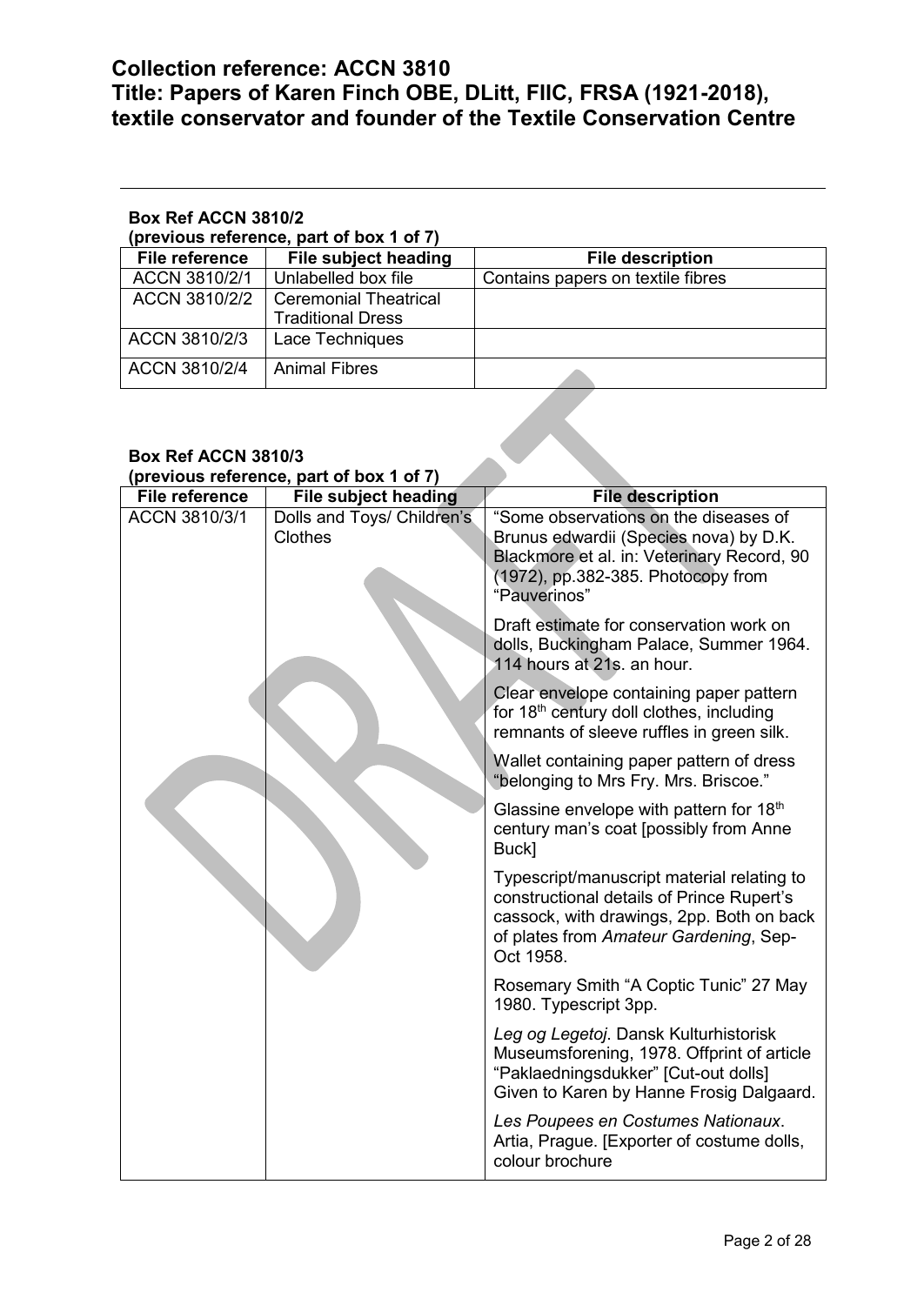|                           | Japanese Toys. Osaka, Hoikusha Colour<br>Books. Given by Naoko Futami Christmas<br>1967.<br>"Greek Folk Art" exhibition<br>invitation. Horniman Museum 1979-1980.<br>Follies and Fantasies, Brighton Art Gallery<br>and Museum, May-Aug 1971. Exhibition<br>catalogue<br>Joyce Sturge. Dolls and Doll's Clothes.<br>Saffron Walden Museum, 1986.<br>Photograph of doll's dress and petticoat in<br>treatment at TCC, Hampton Court, late                     |
|---------------------------|--------------------------------------------------------------------------------------------------------------------------------------------------------------------------------------------------------------------------------------------------------------------------------------------------------------------------------------------------------------------------------------------------------------------------------------------------------------|
|                           | 1970s-early 1980s.                                                                                                                                                                                                                                                                                                                                                                                                                                           |
| ACCN 3810/3/2<br>Tapestry | Correspondence from Else [Ostergaard]<br>and Sonja, 3 May 1990, Nationalmuseet,<br>Brede, with carbon copy of reply from<br>Karen. [in Danish]                                                                                                                                                                                                                                                                                                               |
|                           | Haandarbejdets Fremme, 4- 1965-66                                                                                                                                                                                                                                                                                                                                                                                                                            |
|                           | Cutting from Kristiligt Dagblad, 22 Oct<br>1977, from Kirsten M. Larsen, re: Hero<br>and Leander tapestry. Article by Erik<br>Clemmesen.                                                                                                                                                                                                                                                                                                                     |
|                           | Original of didactic material prepared for<br>TCC from various sources on tapestry<br>weaving techniques.                                                                                                                                                                                                                                                                                                                                                    |
|                           | <b>Tidskrift for Foreningen. Sveriges Vav</b><br>Larare, 2-1966.                                                                                                                                                                                                                                                                                                                                                                                             |
|                           | Manuscript notes on "English tapestries",<br>Karen Finch, Apr 1988, 3 pp.                                                                                                                                                                                                                                                                                                                                                                                    |
|                           | Manuscript notes on "History of the<br>Gobelins workshops", Karen Finch, 4pp.                                                                                                                                                                                                                                                                                                                                                                                |
|                           | Jean Lurcat. Le Chant du Monde. Angers,<br>1972. 8pp in French with printed English<br>translation.                                                                                                                                                                                                                                                                                                                                                          |
|                           | Envelope containing typescript notes by<br>Candace Adelson, 1986, on the Joseph<br>series tapestries, with links to Bronzino,<br>Pontormo and Salviati. (> 40 pp.) WITH<br>translation of her paper "The Joseph<br>tapestries for the Salone dei Duecento in<br>Palazzo Vecchio, a documentary<br>introduction", 29pp., c. 1985 AND<br>Photocopy of article "Decoration of<br>Palazzo Vecchio in Tapestry" in: Giorgio<br>Vasar tra decorazione ambientale e |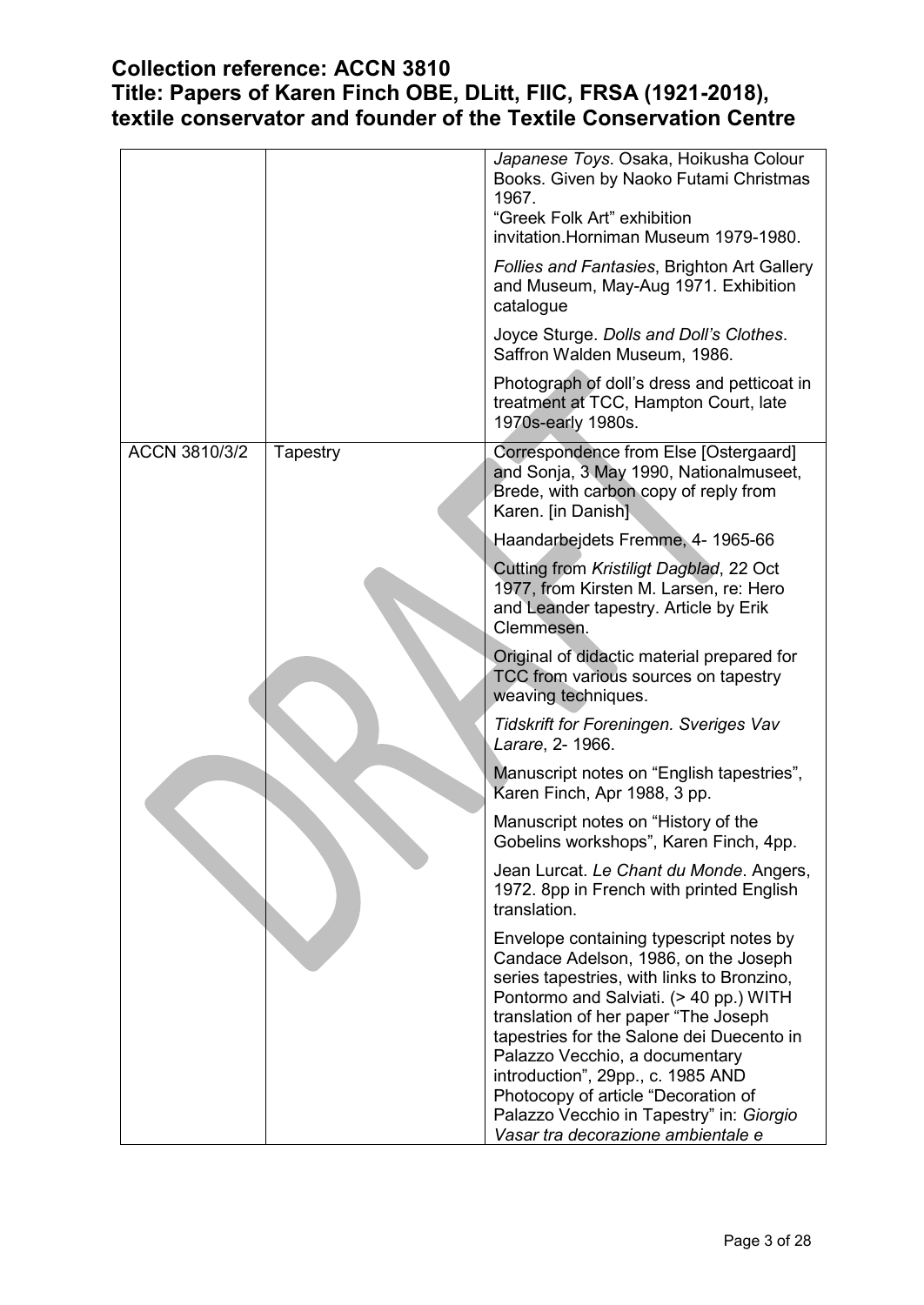|               |                  | storiografia artistica: Convegno di studi,<br>Arezzo, Oct 1981. Firenze, 1985                                                                                                                                                                                                                                                    |
|---------------|------------------|----------------------------------------------------------------------------------------------------------------------------------------------------------------------------------------------------------------------------------------------------------------------------------------------------------------------------------|
|               |                  | Correspondence with Roger Nicholson,<br>Royal College of Art including comments<br>on Edgar Kiewe's report on the Unicorn<br>Tapestries, 1975-1976.                                                                                                                                                                              |
|               |                  | Typescript by Wendy Hefford, Dec 1980,<br>"Foreword" for unidentified publication,<br>2pp.                                                                                                                                                                                                                                       |
|               |                  | File entitled "Tapestry<br>conservation. Problems open to<br>discussion" containing offprints by<br>Mechthild Lemberg (1973-74); article by<br>Freek Visser in: De Herrijzenis van<br>Diamiate, (Mar 1955); and typescript by<br>Johanna M. Diehl about the Harlem<br>workshops, 4pp. Also diagram of frame for<br>conservation. |
|               |                  | Poster "Aegyptisk ungdom vaever"<br>Kunstindustrimuseet, 1961 [Egyptian<br>children's tapestries]                                                                                                                                                                                                                                |
|               |                  | Franses of Piccadilly Exhibition of<br>Tapestries and Wallhangings, Apr-June<br>1974. London: Hillingdon Press.                                                                                                                                                                                                                  |
|               |                  | Correspondence from H. Isler and Karen<br>Christie of Bern with reply from Karen,<br>1989, re: mounting of tapestries.                                                                                                                                                                                                           |
|               |                  | File containing photocopy: Ralph D.<br>Bennett. "Tapestry Conservation<br>Equipment in The Fine Arts Museums of<br>San Francisco, 1975.                                                                                                                                                                                          |
|               |                  | Exhibition catalogue of Archie Brennan.<br>Tapestry. Scottish Arts Council, July 1971.                                                                                                                                                                                                                                           |
|               |                  | Judith Collison. Tapestries of tomorrow<br>from Polish looms of today. London,<br>Grabowski Gallery, Sep-Oct 1966.                                                                                                                                                                                                               |
|               |                  | St Cuthberts's Church, Slateford Road,<br>Edinburgh. Tapestries woven at Dovecot<br>Studios, Archie Brennan, designer.                                                                                                                                                                                                           |
|               |                  | UNESCO Headquarters, 1965 [Brochure]                                                                                                                                                                                                                                                                                             |
| ACCN 3810/3/3 | Rugs and carpets | Haandarbejdets Fremme (7 issues) 1, 2, &<br>4-1953; 1-1955; 4-1956; 4-1961; 3 1965-<br>66. Some clippings have been removed.                                                                                                                                                                                                     |
|               |                  | Regi Perzsa Szonyegek (Old Persian<br>Carpet) Exhibition in the Castle Museum<br>of NagytetenyBudapest1980-1981                                                                                                                                                                                                                  |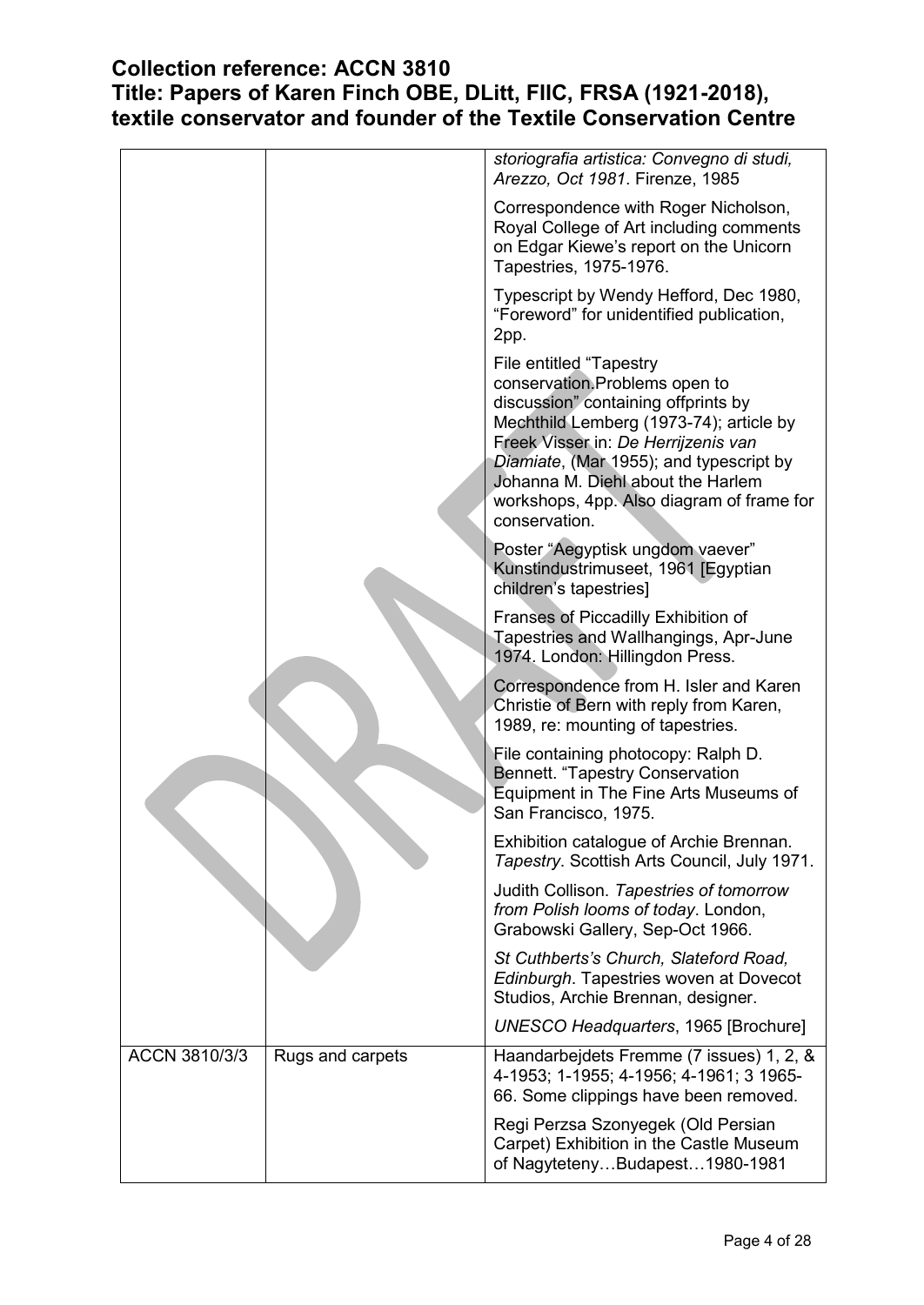|               |                                                                                                                                                                                                                                                                                                                                                | May H. Beattie and Shirley Jarman "The<br>Structural Analysis of Pile Carpets, Feb.<br>1983 (Preliminary Draft)                                                          |
|---------------|------------------------------------------------------------------------------------------------------------------------------------------------------------------------------------------------------------------------------------------------------------------------------------------------------------------------------------------------|--------------------------------------------------------------------------------------------------------------------------------------------------------------------------|
|               |                                                                                                                                                                                                                                                                                                                                                | File relating to the Persian appliqued<br>carpet, 1500-50, from the Ferenc Hopp<br>Musuem of Eastern Asiatic Art (Oct.<br>1980)*                                         |
|               |                                                                                                                                                                                                                                                                                                                                                | File relating to Jenny Bond's Techniques<br>Course, c.1979-80, "Canvas Work<br>Stitches" and other embroidery stitch<br>information, including sample of linen<br>canvas |
|               |                                                                                                                                                                                                                                                                                                                                                | For your information, Mountain-Plains<br>Museums Association 5, Aug 1986.<br>Jeanne Brako and Bob Morgan<br>"Preservation Guidelines for Navajo<br>Textiles, Part 1"     |
|               |                                                                                                                                                                                                                                                                                                                                                | Zahrtmann's Taepper: Saerudstilling i<br>Prinsens Palais, 1-25 april 1993. Brochure<br>authored by Irene Skals                                                           |
|               |                                                                                                                                                                                                                                                                                                                                                | <b>British Carpet Industry Technical</b><br>Association Library Catalogue, June 1975.                                                                                    |
|               |                                                                                                                                                                                                                                                                                                                                                | International Conference on Oriental<br>Carpets, Islamic Art Circle and the World<br>of Islam Festival London 1976. With<br>synopses of the lectures.                    |
|               |                                                                                                                                                                                                                                                                                                                                                | V&A. Handout to Loan Exhibition of<br>Turkish, Caucasian and Persian Carpets:<br>The Murray Graham Collection. Nov.<br>1958.                                             |
| ACCN 3810/3/4 | <b>Non-woven Textile</b><br>Constructions                                                                                                                                                                                                                                                                                                      | File: "Knots and Nets. Fringes and<br>Tassels. Braids" Cuttings including<br>photograph of Klosterkirken i Batalha,<br>Portugal (Sep 1978)                               |
|               | File: "Tassels. Cords, Braids. Techniques/<br>Ornamental Borders and Edges to Dress,<br>Hand Made. Cording Plaiting Sprang<br>Tabletweaving. Twining" including<br>Vantsom. Mitten Sewing in Knotless<br>Netting, translated from a Swedish<br>pamphlet issued by the<br>Hemslojdfereningen, Karlstad, Sweden.<br>London: K.R. Drummond, 1963. |                                                                                                                                                                          |
|               |                                                                                                                                                                                                                                                                                                                                                | Partial photocopy of manuscript about<br>framework knitting and lace machines,<br>pp.9-141 not inclusive. Author not<br>identified. Undated, 1970s?                      |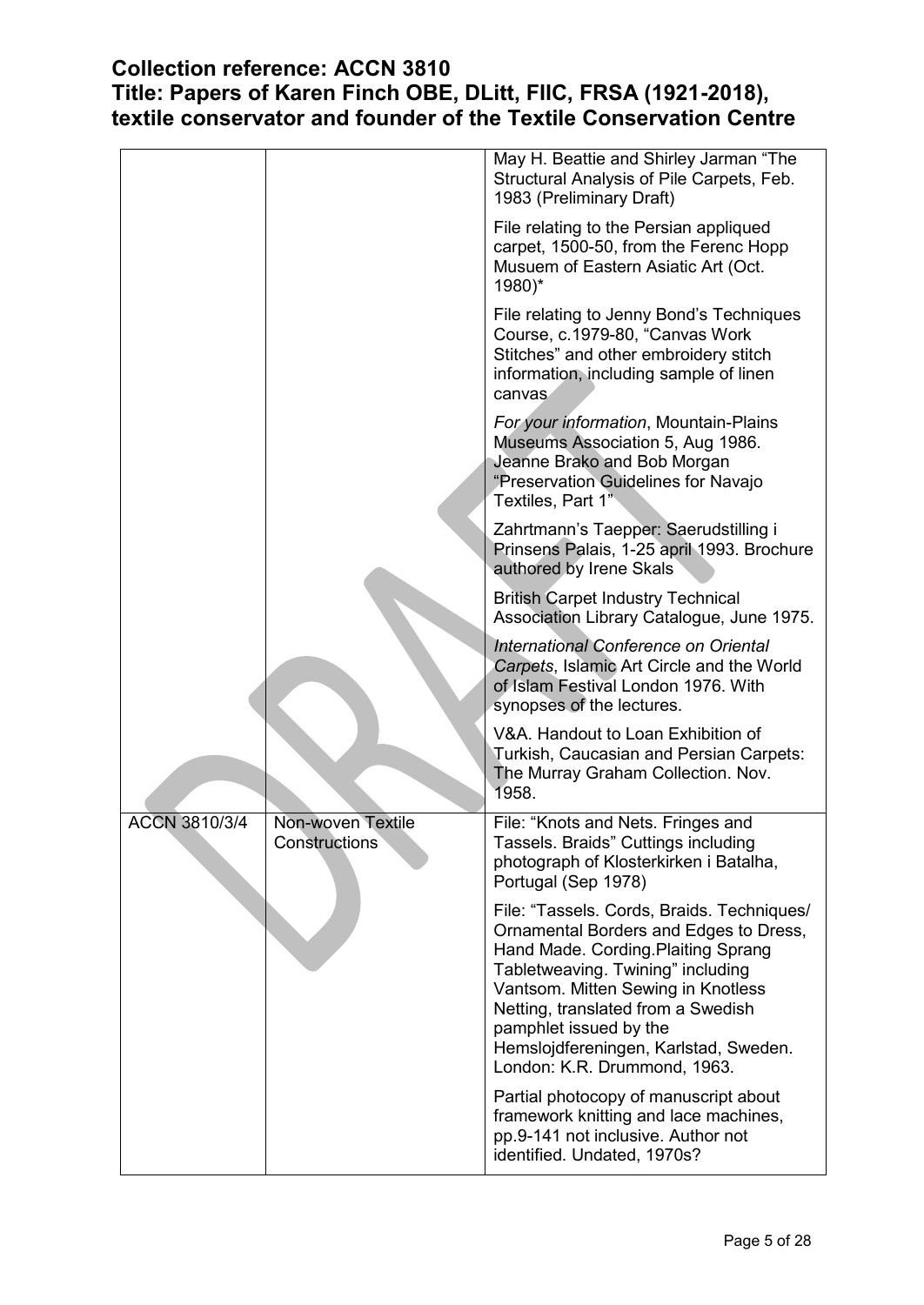| Wallet with correspondence with<br>colleagues: Pat Earnshaw (3 Oct 1992<br>and 10 Dec 1992 including photographs);<br>Joanna Mattingly (Asst Curator Royal<br>Cornwall Museum, 1 Dec 1992 re: sprang<br>military sash)* |
|-------------------------------------------------------------------------------------------------------------------------------------------------------------------------------------------------------------------------|
| Indiansk Fingerfletning. Navaho Vaev.<br>Islandsk Gjord. Instruktionshaefte<br>Vaevning. Historisk Arkaeologisk<br>Forsogscenter, Lejre. Booklet from Ninna<br>Rathje.                                                  |
| Manuscript notes by P.A. Sykas on Pierre<br>Fayard's lecture on tablet weaving, Lyon,<br>Techniques course, c.1990.                                                                                                     |
| TCC Handout April 1983 "Some definitions<br>concerning non-woven textiles"                                                                                                                                              |
| Wallet containing cuttings and photos<br>relating to Pat Perryman's Honiton lace<br>cuffs and jabot for the Speaker of the<br>House of Commons, then Bernard<br>Weatherill, June 1984.                                  |
| Envelope labelled "Greek Plying":<br>Manuscript diagrams (19 Mar 1952) and<br>sample skein of yarn. Miss Kirby                                                                                                          |
| Correspondence from Frances Pritchard,<br>Dept Urban Archaeology, Museum of<br>London, 23 Sep 1988, re: wool sprang<br>from tomb of Church of Our Lady, Bruges.                                                         |
| Manuscript bibliography by Karen Finch on<br>knitting, knotting, netting, lace etc., post<br>1970, 2pp. AND similar bibliography on<br>felt, paper, and tapa cloth, 1pp.                                                |
| Photocopy from the Pictorial Gallery of<br>Arts with inscription by Karen Finch "The<br>book was given to Emma Collyer on their<br>fifth wedding anniversary on June 5-1870,<br>as a present from her husband"          |
| Various brochures: West Surrey College of<br>Art & Design (1981), Fyrkatspillet, Hobro<br>(1991), Lace Centre, Nottingham (c.1985),<br>Knitting & Crochet Guild (1988)                                                  |

#### **Box Ref ACCN 3810/4 (previous reference box 4 of 7)**

| File reference | File subject heading                                   | <b>File description</b>                                                                                                |
|----------------|--------------------------------------------------------|------------------------------------------------------------------------------------------------------------------------|
| ACCN 3810/4/1  | Flap-front file "The Getty"<br>Conservation Institute" | Miscellaneous correspondence and<br>papers, some from the Getty Conservation<br>Institute, 1987-1990, including matter |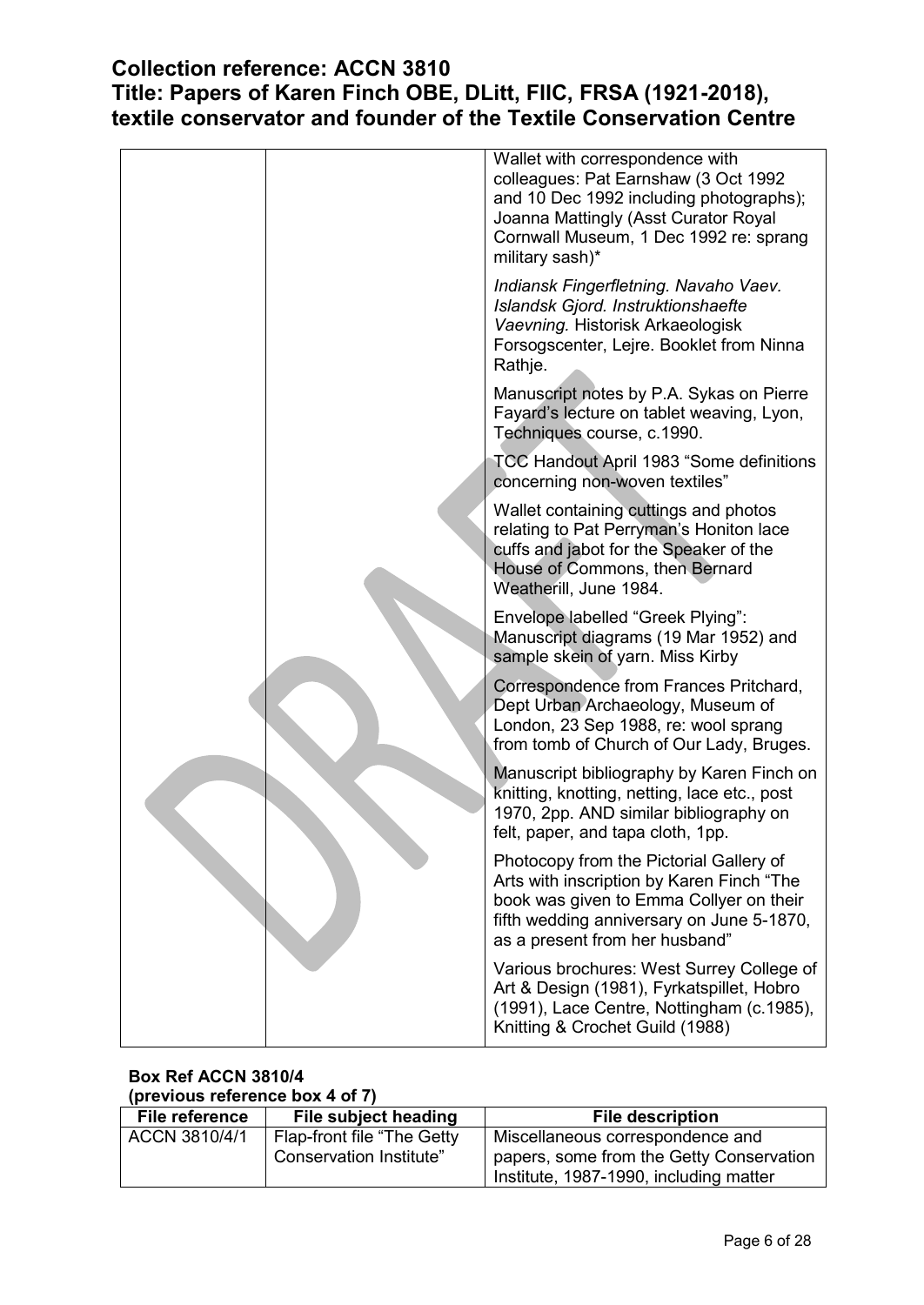|                      |                                                           | related to publications produced by the<br>Getty                                                                                                                                                                                                          |
|----------------------|-----------------------------------------------------------|-----------------------------------------------------------------------------------------------------------------------------------------------------------------------------------------------------------------------------------------------------------|
| <b>ACCN 3810/4/2</b> | <b>Blue binder [Early Knitting</b><br>History Group]      | Correspondence and papers concerning<br>the Early Knitting History Group, 1993-<br>1999, referring to Montse Stanley, Kirstie<br>Buckland, Pasold Research Fund, Noemi<br>Speiser, Mary Schoeser and others.                                              |
| ACCN 3810/4/3        | Cream paper folder [ICOM<br>Committee for<br>Conservation | "Working Group of Textiles" Interim<br>Meeting, 13-14 Oct 1994, Amsterdam.<br>Papers on synthetic materials.                                                                                                                                              |
|                      |                                                           | The papers include an offprint from the<br>Arbeitsblatter, Heft 2, 1993 "Zeittafel zur<br>Kunststoffgeschichte" pp.133-140 by Dr<br>Volker Koesling, giving a chronology of the<br>development of early synthetics.                                       |
| ACCN 3810/4/4        | Plastic sleeve [First 5<br>years of the TCC]              | Confidential Report April 1980 on future<br>needs of the TCC.                                                                                                                                                                                             |
|                      |                                                           | Lists of donors and patrons, and potential<br>givers; invitation lists; steering group<br>minutes, etc.                                                                                                                                                   |
| ACCN 3810/4/5        | Yellow corrugated flap-<br>front file [Tapestry]          | Contains blue folder with "Illustrations of<br>Tapestry" including modern makers. Also<br>miscellaneous papers and illustrations<br>including DeWit Koninklijke Manufactur,<br>Metropolitan Museum of Art, V&A Hunting<br>tapestries, Burrell Collection. |
|                      |                                                           | Carpets and Tapestries from the Burrell<br>Collection, June-August 1969, Glasgow<br>Art Gallery and Museum [Exhibition<br>catalogue]                                                                                                                      |
|                      |                                                           | Laurie [surname not given] Typescript<br>"Medieval Tapestry Masterpieces-<br>Metropolitan Museum of Art, New York.<br>March-April, 1974" 6pp.                                                                                                             |
|                      |                                                           | Typescript report "Conservation of a<br>tapestry from Saffron Walden Museum" by<br>Caroline Clark, 1pp.                                                                                                                                                   |
|                      |                                                           | Typescript "The first tapestry conserved at<br>the Textile Conservation Centre: The Story<br>of Esther", referring to before and after<br>slides. 1pp.                                                                                                    |
|                      |                                                           | Tapisseries Flamandes du XVIe siecle.<br>Antwerp, Bernard Blondeel, Galerie<br>Blondeel and De Wit Royal Manufacturers,<br>1996.                                                                                                                          |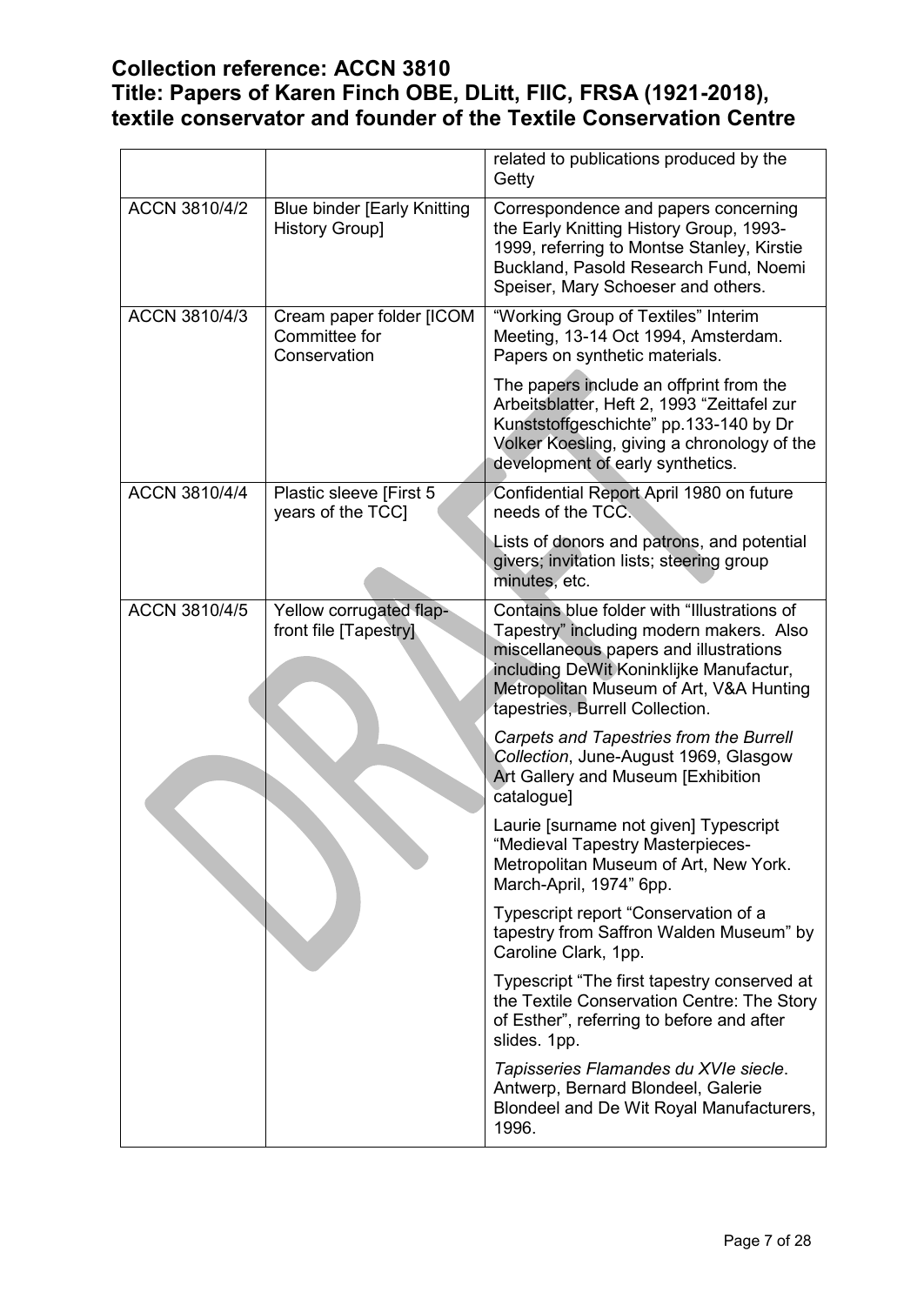|               |                 | "French Tapestries" Everybody's Weekly,<br>  17 May 1947 |
|---------------|-----------------|----------------------------------------------------------|
| ACCN 3810/4/6 | Binder "Covers" | Collection of samples of weave structures                |

# **Box Ref ACCN 3810/5**<br>Interious reference be

| (previous reference box 4 of 7) |                                       |                                                                                                                                                                                                              |
|---------------------------------|---------------------------------------|--------------------------------------------------------------------------------------------------------------------------------------------------------------------------------------------------------------|
| File reference                  | <b>File subject heading</b>           | <b>File description</b>                                                                                                                                                                                      |
| ACCN 3810/5/1                   | Ethnographical<br>Conservation        |                                                                                                                                                                                                              |
| ACCN 3810/5/2                   | Red binder "MEG"                      | Correspondence and papers concerning<br>the Museum Ethnographers Group, 1993-<br>1999, referring to Linda Mowat, Louise<br>Bacon and others.                                                                 |
| ACCN 3810/5/3                   | Card magazine file<br>[Miscellaneous] | Miscellaneous printed papers that can be<br>divided roughly into three groups:                                                                                                                               |
|                                 |                                       | 1) Clippings from newspapers and<br>magazines, mainly 1978-1991.                                                                                                                                             |
|                                 |                                       | 2) Museum related brochures, exhibition<br>announcements and publications,<br>including a group from Russia.                                                                                                 |
|                                 |                                       | 3) Paper ephemera: embroidery patterns,<br>paper pattern possibly for traditional<br>costume; signatures of 1983 [from<br>Budapest?], horseracing scraps, piece of<br>marbled paper, published dress pattern |
|                                 |                                       | Haandarbejdets Fremme, 4- 1955. This<br>issue includes an article about damask by<br><b>John Becker</b>                                                                                                      |

#### **Box Ref ACCN 3810/6 (previous reference box 2 of 7)**

| <b>File reference</b> | <b>File subject heading</b>                                         | <b>File description</b> |
|-----------------------|---------------------------------------------------------------------|-------------------------|
| ACCN 3810/6/1         | <b>Vegetable Fibres</b>                                             |                         |
| ACCN 3810/6/2         | Social History and Design<br><b>Ideas Leading to Design</b>         |                         |
| ACCN 3810/6/3         | Household Linens and<br>Cottons. Upholstery and<br>Soft Furnishings |                         |
| ACCN 3810/6/4         | <b>Stains Dyes Paints</b><br><b>Chemical Finishes</b>               |                         |
| ACCN 3810/6/5         | Spinning. Mechanical<br><b>Finishes</b>                             |                         |
| ACCN 3810/6/6         | Weaving                                                             |                         |
| ACCN 3810/6/7         | <b>Embroidery and Sewing</b>                                        |                         |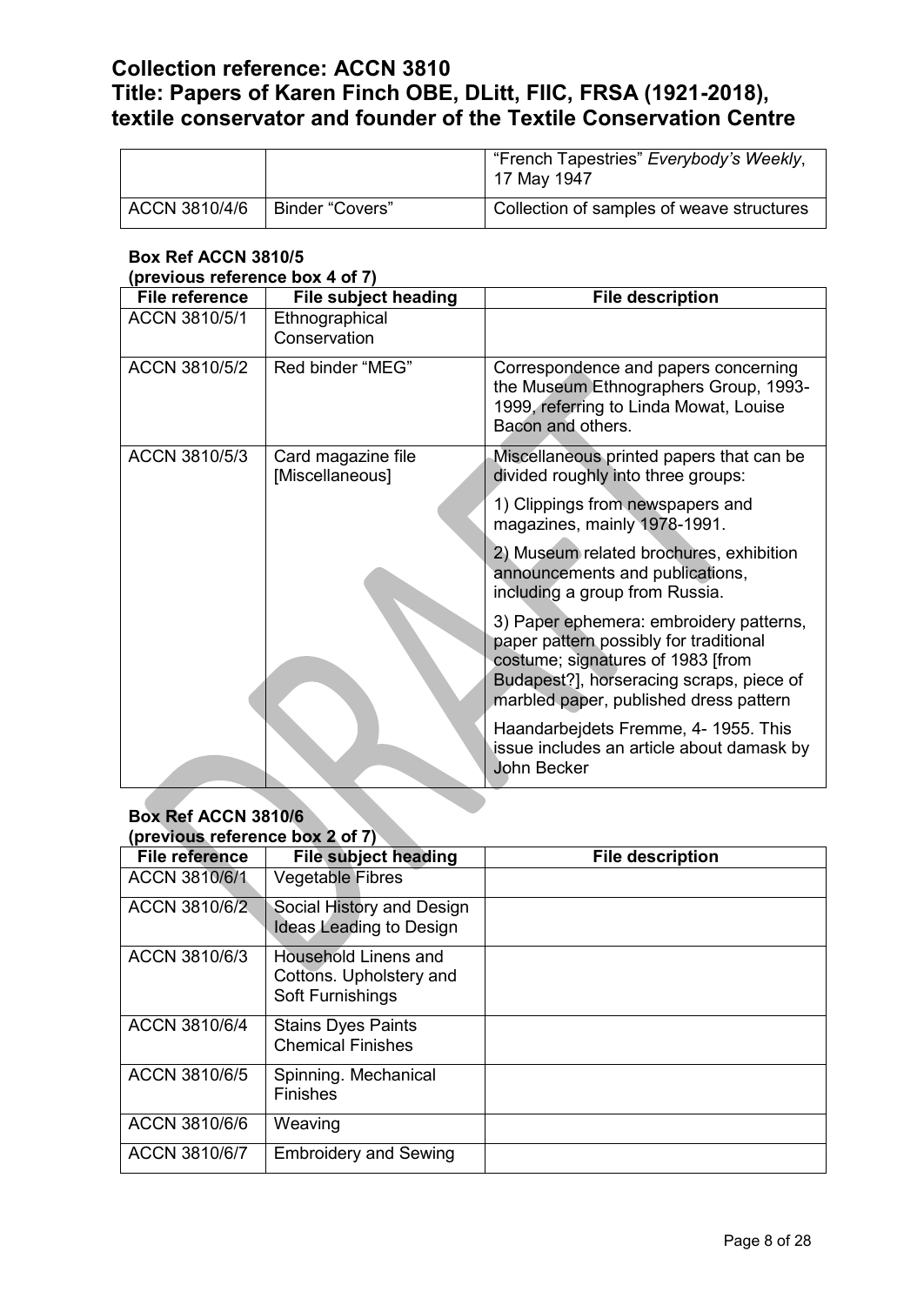#### **Box Ref ACCN 3810/7 (previous reference Box C / Box 8/ Karen Finch Box 7 of 7)**

| <b>File reference</b> | <b>File description</b>                                                                                                                                                                                                                                                                                                                                                                                                                                                                                                                                                                  |  |
|-----------------------|------------------------------------------------------------------------------------------------------------------------------------------------------------------------------------------------------------------------------------------------------------------------------------------------------------------------------------------------------------------------------------------------------------------------------------------------------------------------------------------------------------------------------------------------------------------------------------------|--|
| ACCN 3810/7/1         | Lever Arch Black Ring Binder: TCC Press Cuttings c. 1994-2009                                                                                                                                                                                                                                                                                                                                                                                                                                                                                                                            |  |
| ACCN 3810/7/2         | Lever Arch Black Ring Binder: TCC Until the Move to Winchester                                                                                                                                                                                                                                                                                                                                                                                                                                                                                                                           |  |
| ACCN 3810/7/3         | Lever Arch Black Ring Binder: Colours, Dyestuffs. Printing, Mordants,<br>Finishing's, Domestic Washing, Ironing, Leather Footwear.                                                                                                                                                                                                                                                                                                                                                                                                                                                       |  |
| ACCN 3810/7/4         | Lever Arch Black Ring Binder: Dress: Egypt - Greece, Toys, Regional                                                                                                                                                                                                                                                                                                                                                                                                                                                                                                                      |  |
|                       | Europe, Royal Burials, Grave Finds, Ecclesiastical, Dress Making,                                                                                                                                                                                                                                                                                                                                                                                                                                                                                                                        |  |
|                       | Professional Production, Asian, Other.                                                                                                                                                                                                                                                                                                                                                                                                                                                                                                                                                   |  |
| ACCN 3810/7/5         | Black and White Photographs and Related Text: (3 prints and 1 page of<br>text)<br>Chinoiseries text<br>Victoria and Albert Museum - Tapestry - Rheun cathedral "The<br>Virgin in the Temple"                                                                                                                                                                                                                                                                                                                                                                                             |  |
|                       | No. 5 Plate Chinoiseries                                                                                                                                                                                                                                                                                                                                                                                                                                                                                                                                                                 |  |
|                       | No. 12 Plate "Suzanna and the Elders"                                                                                                                                                                                                                                                                                                                                                                                                                                                                                                                                                    |  |
| ACCN 3810/7/6         | Buff Card Wrap Folder:<br>Karen Finch Personal Correspondence and Related Papers<br>1982-2006 (1 file)<br>1993 - 2009 Letters between Karen Finch, Nell Hoare and Mary<br>$\bullet$<br><b>Brooks</b><br>Leaflets and Graduation Booklet re: Honorary Degree<br>Southampton University<br>Assorted papers re: TCC<br>Karen Finch Correspondence and Papers relating to University<br>of Southampton and Winchester School of Art (in particular,<br>Graduation Ceremonies Order of Proceedings 2 <sup>nd</sup> July 1999 with<br>mention of Karen Finch's Honorary Degree Award) (1 file) |  |
| <b>ACCN 3810/7/7</b>  | Three photographs of the Buff Coat conserved by Karen Finch.                                                                                                                                                                                                                                                                                                                                                                                                                                                                                                                             |  |

#### **Box Ref ACCN 3810/8 (previous reference box A)**

| <b>File reference</b> | <b>File description</b>                                                                                                                   |  |
|-----------------------|-------------------------------------------------------------------------------------------------------------------------------------------|--|
| ACCN 3810/8/1         | Karen Finch: Dress, Published Work, Translations, Reviews (1960-<br>2004) (1 lever arch file)                                             |  |
| ACCN 3810/8/2         | Karen Finch ICCROM Conference Papers (1980) (1 file)                                                                                      |  |
| ACCN 3810/8/3         | ICOM Costume Committee 1983-1990 and 1996 (1 file)                                                                                        |  |
| ACCN 3810/8/4         | International Council of Museums (ICOM) Costume Committee 1998-<br>2001 (1 file)                                                          |  |
| ACCN 3810/8/5         | Karen Finch: Leather Conservation and Pliantex Textile Preservative<br>Papers and Related Articles and Correspondence, 1971-1990 (1 file) |  |
| ACCN 3810/8/6         | Karen Finch: Knole Park Correspondence 1969-1976 (1 file)                                                                                 |  |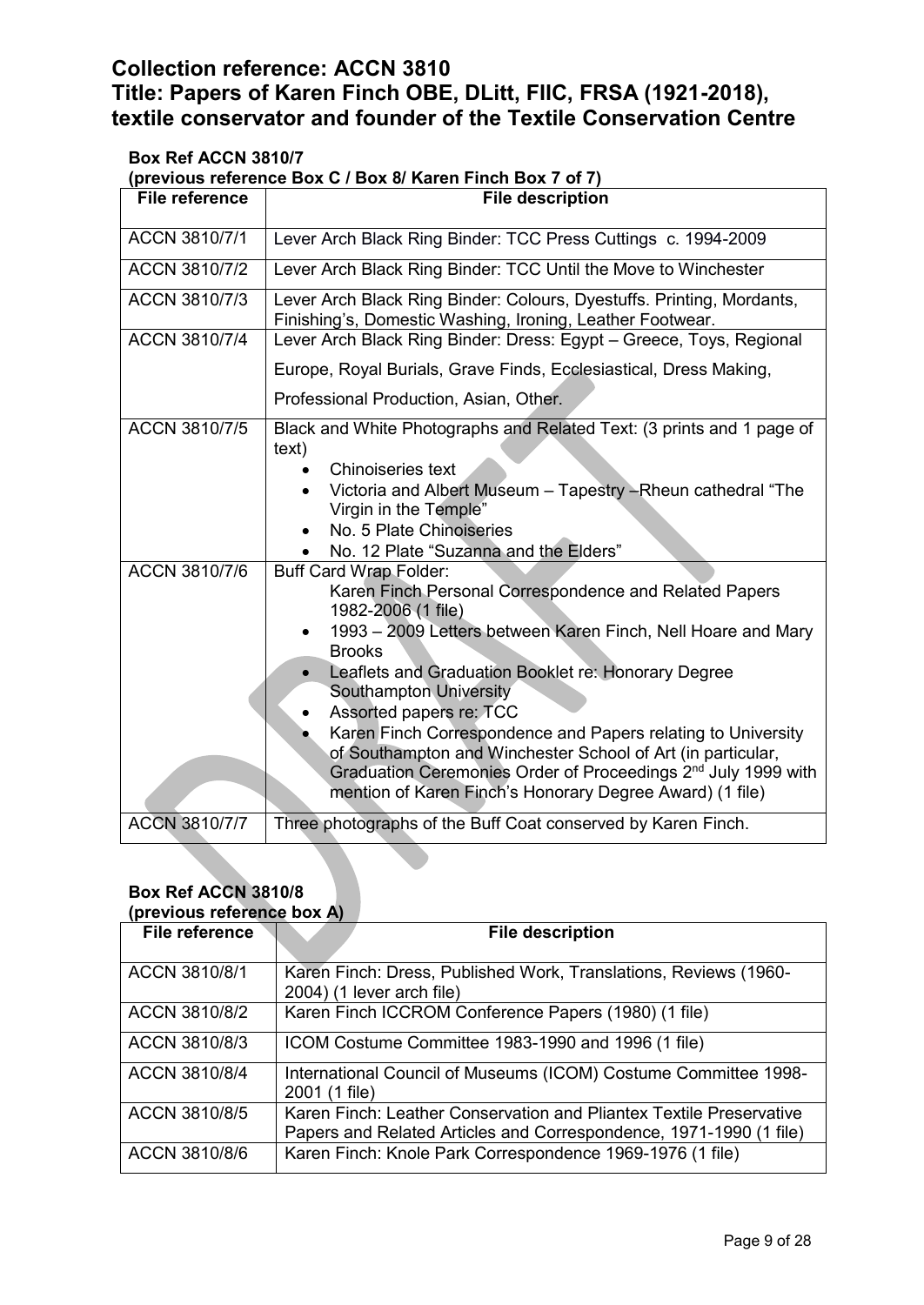| ACCN 3810/8/7         | Textiles and Dress Images [Scrapbook] (1 file)                                                                                |
|-----------------------|-------------------------------------------------------------------------------------------------------------------------------|
| ACCN 3810/8/8         | Karen Finch: CIETA General Assembly Papers Cambridge 1997,<br>Berne 1999 (2 files)                                            |
| ACCN 3810/8/9         | Textiles and plants, Kew reference material                                                                                   |
| ACCN 3810/8/10        | Orange corrugated plastic file:                                                                                               |
|                       | Gold: written papers and other articles                                                                                       |
|                       | Museum Ethnographers Group 1999 - AGM with newsletter -<br>British Museum 2000                                                |
| ACCN 3810/8/11        | Karen Finch: British and Northern European Textiles and Textile<br>Technology (1971-2001) (General Notes and Papers) (1 file) |
| ACCN 3810/8/12        | Edinburgh: NESAT (North European Symposium for Archeological<br>Textiles) - brochure                                          |
| ACCN 3810/8/13        | Nordisk Textile Symposium in Oslo 1994, correspondence, articles,<br>agenda etc.                                              |
| ACCN 3810/8/14        | <b>ICOM Conference Madrid 1991</b>                                                                                            |
| ACCN 3810/8/15        | Gobelin Restaurine-Konserving, in German (KF ?BOTESEN-<br>KOFFUED) 1978 1.del & 2.del (2 files each containing 1 text)        |
| ACCN 3810/8/16        | History of Textiles Part 2: South Lewisham Department of Fashion<br>and Textile Crafts Course Programme, 1987 (1 file)        |
| ACCN 3810/8/17        | Photocopies of [Student] Essays with annotations. Data Protection<br>restrictions. (1 file)                                   |
| <b>ACCN 3810/8/18</b> | Musee de la Mode and du Costume Palais Galliera: La Parisienne a<br>la Belle Epoque                                           |
| ACCN 3810/8/19        | 2 conference programmes & papers                                                                                              |
|                       | Interdisciplinary approaches to the study and conservation of<br>medieval textiles. Interin meeting, Palermo, 22-24 Oct 1998  |
|                       | Dress In History conterence, Manchester 3-6 Jul 1997                                                                          |
| ACCN 3810/8/20        | - Article 'Art and Culture of the Islamic World'                                                                              |
|                       |                                                                                                                               |

#### **Box Ref ACCN 3810/9**

| (previous reference box B) |  |  |
|----------------------------|--|--|
|                            |  |  |

| <b>File reference</b> | <b>File description</b> |
|-----------------------|-------------------------|
|                       | not listed              |

#### **Box Ref ACCN 3810/10 (previous reference box D)**

| (previous reference lock D) |                               |
|-----------------------------|-------------------------------|
| File reference              | <b>File description</b>       |
| ACCN 3810/10/1              | Karen Finch Lectures (1 file) |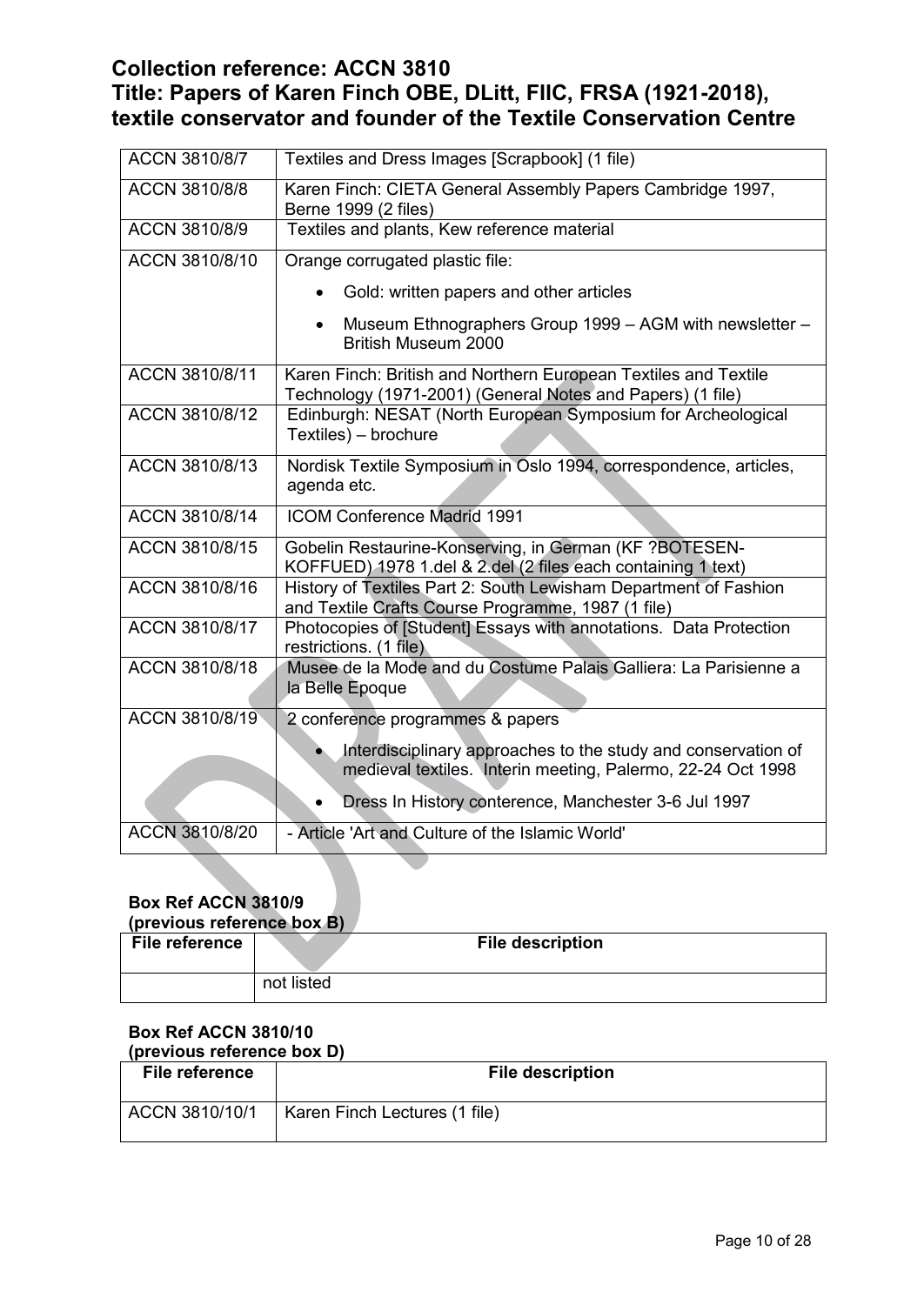| ACCN 3810/10/2  | TCC Students' Contributions to Research on Ribbon Production in<br>Europe 1986; Abstracts of Papers given at TCC Annual Conference<br>1989; TCC Newsletter May 1989 (1 file) |
|-----------------|------------------------------------------------------------------------------------------------------------------------------------------------------------------------------|
| ACCN 3810/10/3  | Scottish Society for Conservation and Restoration Conference March<br>1990 (1 FILE)                                                                                          |
| ACCN 3810/10/4  | Karen Finch and Greta Putnam 'Caring for Textiles' Correspondence<br>with Barrie and Jenkins Limited 1975-1981 (1 file)                                                      |
| ACCN 3810/10/5  | Drafts and Notes relating to 'The Care and Preservation of Textiles'<br>1970s-1980s (4 files)                                                                                |
| ACCN 3810/10/6  | Correspondence, Notes and Drafts, Publishing Agreement with Barrie<br>and Jenkins Limited, including Karen Finch Original Top Copy<br>Transcript 1974-1979 (1 file)          |
| ACCN 3810/10/7  | Leather Conservation Centre Seminar August 1986 (1 file)                                                                                                                     |
| ACCN 3810/10/8  | Karen and Norman Finch Personal Correspondence 1960S-1990S (2<br>files)                                                                                                      |
| ACCN 3810/10/9  | Heritage Pamphlets and Guides (International); 2 Cash Books (1983);<br>Conservation Photos from Japan (1 envelope); Various Tickets,<br>Cards, Receipts (1 file)             |
| ACCN 3810/10/10 | TCC: List of Objects Examined and Estimated since April 1975-JAN<br>1985 (1 file)                                                                                            |
| ACCN 3810/10/11 | Karen Finch Copy of Tapestry Conservation Research Report (1 file)                                                                                                           |
| ACCN 3810/10/12 | Karen Finch Correspondence with International Colleagues (1 transfer<br>case of files) (KF?)                                                                                 |
| ACCN 3810/10/13 | International Bulletins, Journal Excerpts and Conservation Manuals (1<br>file)                                                                                               |
| ACCN 3810/10/14 | 'The Conservation of Tapestries: A Research Report from the Textile<br>Conservation Centre' 1980 (1 file)                                                                    |
| ACCN 3810/10/15 | Karen Finch Correspondence relating to the International Committee<br>of Costume Museums Conference, Portugal 1978 (1 file)                                                  |
| ACCN 3810/10/16 | Karen Finch Correspondence and Papers relating to Florence<br>Conference October 1983 (1 file)                                                                               |
| ACCN 3810/10/17 | International Symposia, Meeting and Conference Information Pack (10<br>Packs, files)                                                                                         |
| ACCN 3810/10/18 | Greta Putnam Societies Correspondence relating to Publication of<br>'The Care and Preservation of Textiles', including draft sections of the<br>publication 1983 (1 file)    |
| ACCN 3810/10/19 | Correspondence regarding parties interested in reviewing 'The Care<br>and [Protection] of Textiles' 1985 (1 file)                                                            |
| ACCN 3810/10/20 | Hanging file, containing:<br>Drawing of a padded dummy with bustle, bodice and sleeve<br>support                                                                             |
|                 | Envelope containing drawings of weaving and information on<br>frames for mounting a tapestry for conservation work                                                           |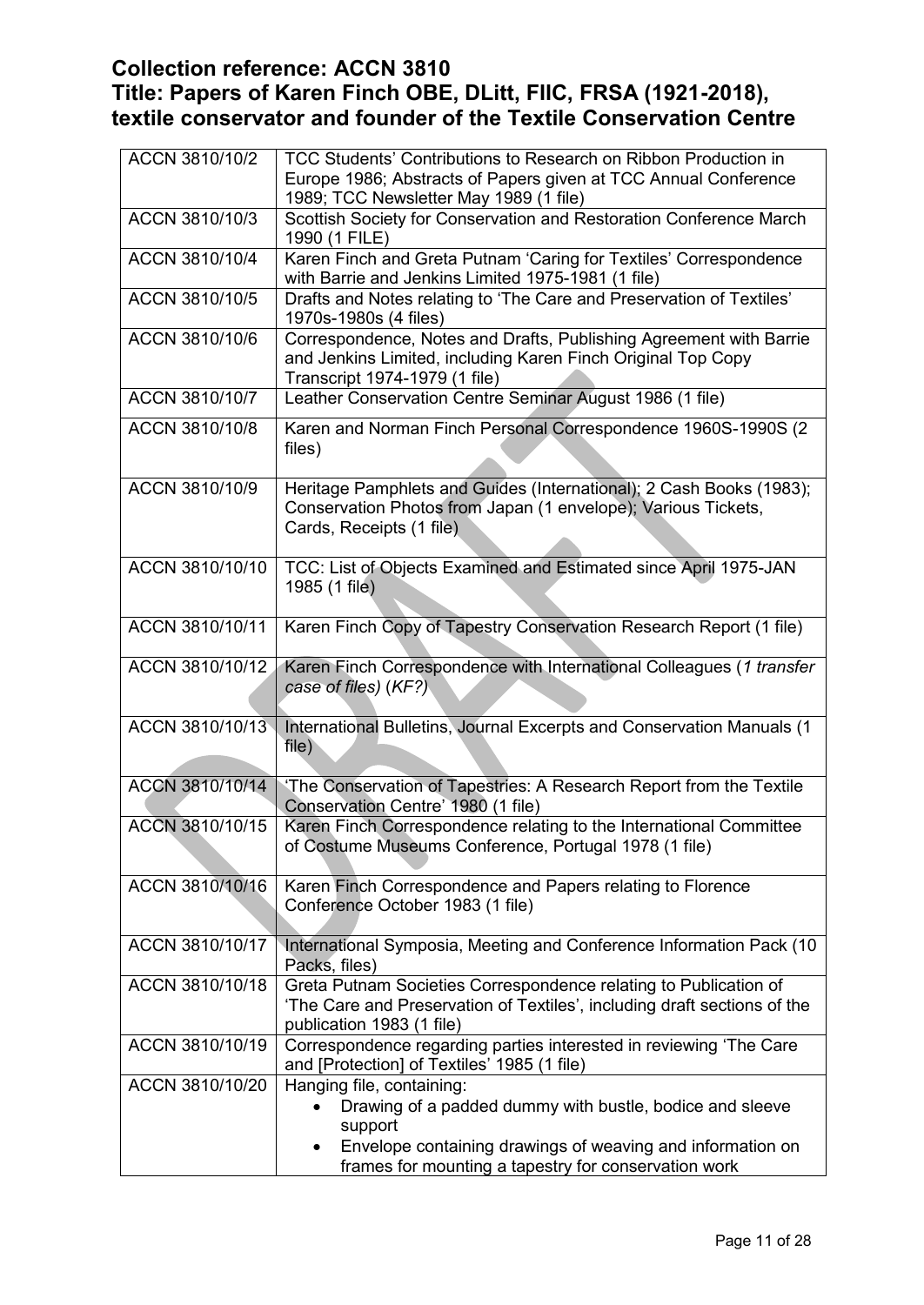|                 | • Envelope: draft of manuscript (potentially Karen Finch: A<br>Sense of Timing, Book Draft (1 file) (KF?)) |
|-----------------|------------------------------------------------------------------------------------------------------------|
| ACCN 3810/10/21 | Notes on indexing of an unknown publication                                                                |
|                 | ACCN 3810/10/22   File: titled Enquiries re: Caring for Textiles when out of print                         |
| ACCN 3810/10/23 | Manuscript of 'The Final Catch'. File is labelled, 'Fiction by Greta<br>Putnam?'                           |

#### **Box Ref ACCN 3810/11 (previous reference box E; TCCF box 8 )**

| <b>File reference</b> | <b>File description</b>                                                                                                                                                                 |
|-----------------------|-----------------------------------------------------------------------------------------------------------------------------------------------------------------------------------------|
| ACCN 3810/11/1        | Blue File: File Title: Articles Published by Karen Finch                                                                                                                                |
| ACCN 3810/11/2        | Green File: File Title: No Name - Contents Correspondence                                                                                                                               |
| ACCN 3810/11/3        | Green File: File Title: The Preparation and Spinning of Flax Fibre as<br>seen at the Mossley Mill, Jan 1984, by Catherine McClintock                                                    |
| ACCN 3810/11/4        | Multi-Coloured File: File Title: No Name - Contents Gold Work -<br><b>Materials and Methods</b>                                                                                         |
| ACCN 3810/11/5        | Black Book: Book Title: Weaving Paper for MEDATS                                                                                                                                        |
| ACCN 3810/11/6        | Black Book: Book Title: The Beginning of the Textile Conservation<br>Centre - Hampton Court                                                                                             |
| ACCN 3810/11/7        | Black Book: Book Title: Papers concerning the History and<br>Techniques of tapestry Conservation, compiled by Karen Finch for<br>Frances Lennard.                                       |
| ACCN 3810/11/8        | Clear Book: Book Title: The Kings New Clothes                                                                                                                                           |
| ACCN 3810/11/9        | Green Book: Book Title: Scrap Book Pre- TCC Compiled for Open<br>Day 2000.                                                                                                              |
| ACCN 3810/11/10       | The Textile Conservation Centre: A Building for the Millennium,<br>September 1997                                                                                                       |
| ACCN 3810/11/11       | Purple Book: Book Title: No Label - Contents - The Textile<br><b>Conservation Centre and ICON</b><br>Planning a positive future for conservation education in the UK 12th<br>June 2008. |
| ACCN 3810/11/12       | Red Book: Book Title: Ancient Costume Reconstructed A New Filed of<br>Research Viking Dress - Karen Finch.                                                                              |
| ACCN 3810/11/13       | Red Book: Book Title: 16th Century Pattern Books - compiled by<br>Karen Finch                                                                                                           |
| ACCN 3810/11/14       | Red Book: Book Title: Medieval Embroideries and Embroidery<br><b>Stitches</b>                                                                                                           |
| ACCN 3810/11/15       | Blue File: File Title: The Textile Conservation Centre Plan for 1988/89                                                                                                                 |
| ACCN 3810/11/16       | Orange File: File Title: The Textile Conservation Centre Supplement<br>to the Directors Plan for 1990/91                                                                                |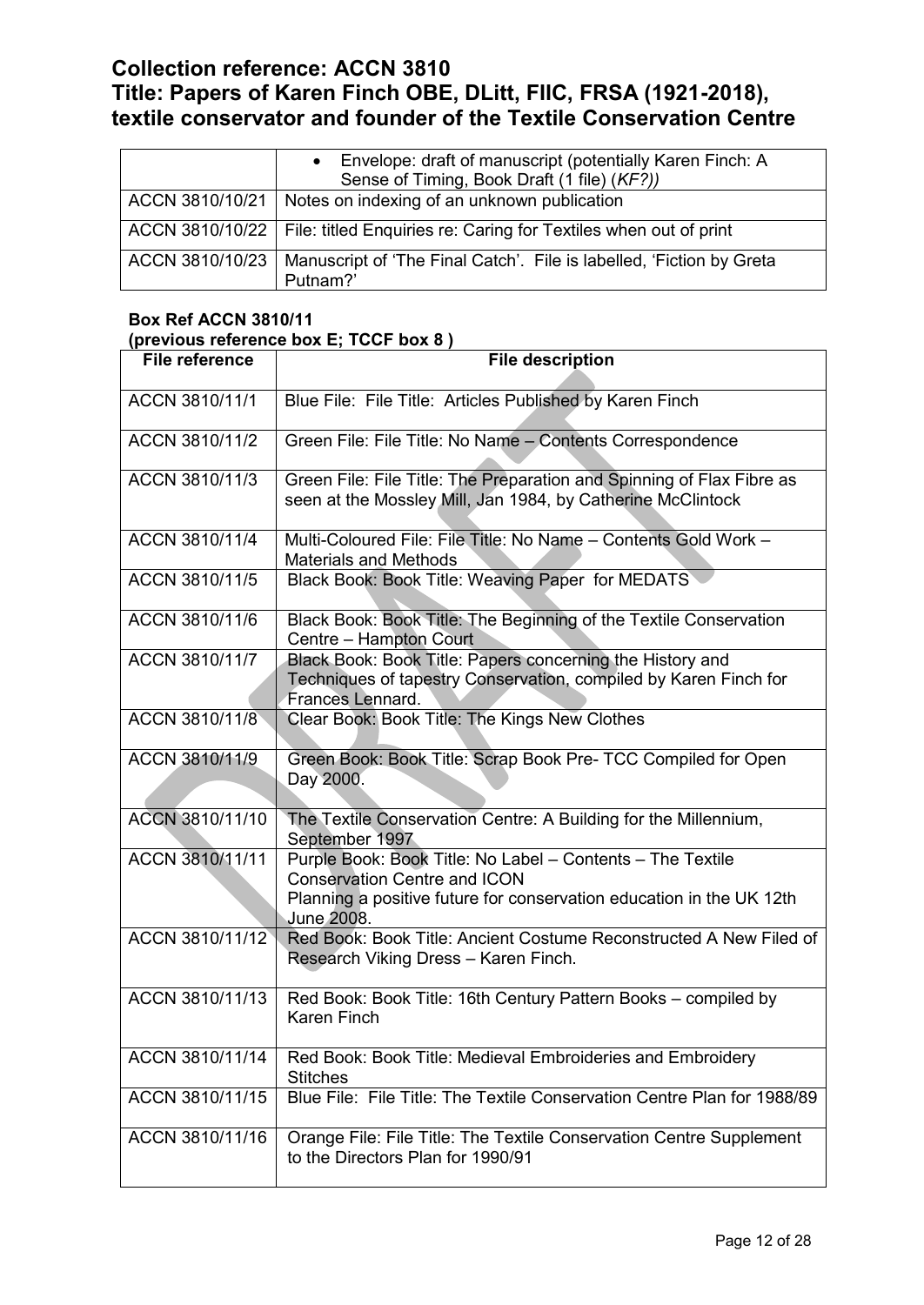|                 | ACCN 3810/10/17   Pale Yellow File: File Title: The Textile Conservation Centre Plan for<br>1991/92 Summary |
|-----------------|-------------------------------------------------------------------------------------------------------------|
|                 | ACCN 3810/11/18   Red File: File Title: The Textile Conservation Centre Long Term<br>Planning               |
| ACCN 3810/11/19 | Yellow File: File Title: Harpers Ferry Symposium Tipu's Kit, Karen<br>Finch 1984.                           |

#### **Box Ref ACCN 3810/12 (previous reference box F)**

| <b>File reference</b> | <b>File description</b>                                                                                                                                                                                                                                                     |
|-----------------------|-----------------------------------------------------------------------------------------------------------------------------------------------------------------------------------------------------------------------------------------------------------------------------|
| ACCN 3810/12/1        | Envelope: correspondence with Charles Stewart and work done on his<br>costume collection                                                                                                                                                                                    |
| ACCN 3810/12/2        | Paper patterns:<br>1. Transfers taken from Nelson's hammock;<br>paper transfers for ecclesiastical work<br>2.<br>gathered sleeve;<br>3.<br>net on worth dress with rose garlands<br>4.                                                                                      |
| ACCN 3810/12/3        | Work done by Karen 1970 (Katrina photocopied)                                                                                                                                                                                                                               |
| ACCN 3810/12/4        | 2 x children's reading books with a Danish/English glossary:<br>'A Stitch in Time', Herbert Strang's Readers, Grade 1<br>'Neddy the Story of a Donkey', Herbert Strang's Readers,<br>Grade 1<br>Glossarium til 'Neddy the Story of a Donkey' by Herbert Strang<br>$\bullet$ |
| ACCN 3810/12/5        | ved P. Jacobsen, 1923<br>Miscellaneous collection of printed matter which illustrate Karen's<br>humour & quirky interests                                                                                                                                                   |
| ACCN 3810/12/6        | Kalligrafi & Keramik book by Erik Reiff (note by Katrina F: he was an<br>eminent Danish ceramicist and went to art school with Karen in<br>Copenhagen)                                                                                                                      |
| ACCN 3810/12/7        | Karen Finch correspondence (2 sheets only) with Donald King and<br><b>Stella Mary Newton</b>                                                                                                                                                                                |
| ACCN 3810/12/8        | Article: Conserving Textiles In Country Houses' by John Cornforth, 7<br>copies<br>Pre-TCC: about Karen Finch and National Centre for Textile<br>Conservation                                                                                                                |
| ACCN 3810/12/9        | Folder wrongly labelled as 'lecture notes', contains personal<br>ephemera including photos of Karen Finch receiving OBE                                                                                                                                                     |
| ACCN 3810/12/10       | Folder of material relating to the early knitting group                                                                                                                                                                                                                     |
| ACCN 3810/12/11       | Folder: Karen Finch Personal Memorabilia                                                                                                                                                                                                                                    |
| ACCN 3810/12/12       | Tower Centre For Embroidery & Textile Studies business plan                                                                                                                                                                                                                 |
| ACCN 3810/12/13       | Karen Finch's very own OBE file. Personal ephemera including photos<br>of Karen with OBE. Title original.                                                                                                                                                                   |
| ACCN 3810/12/14       | dining food: newspaper cuttings & photocopies                                                                                                                                                                                                                               |
| ACCN 3810/12/15       | Clear plastic cover spiral bound folder:<br>bibliographies<br><b>TCC reading lists</b>                                                                                                                                                                                      |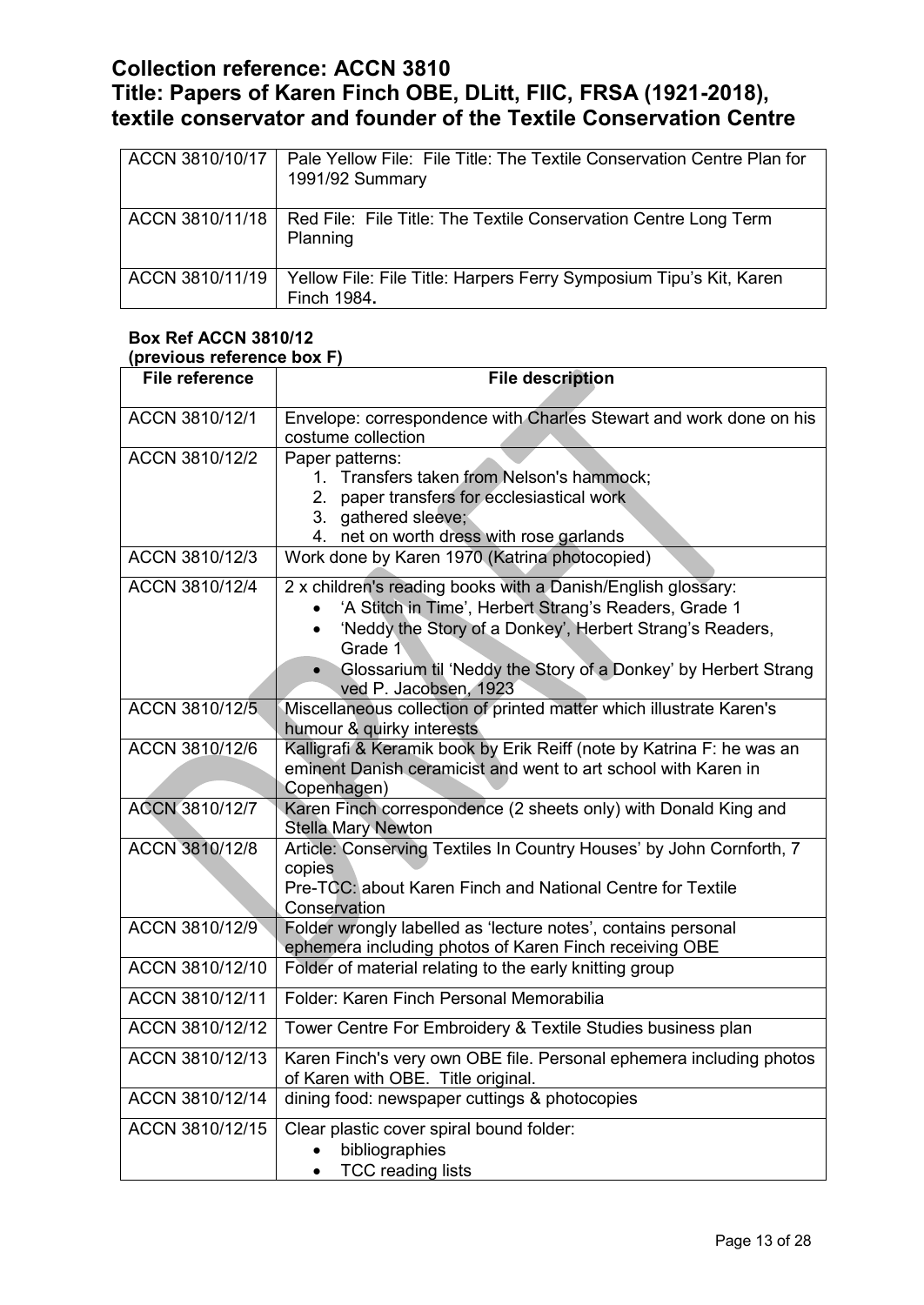| ACCN 3810/12/16 | Clear plastic cover spiral bound folder:                                              |  |
|-----------------|---------------------------------------------------------------------------------------|--|
|                 | the joseph v Columbus tapestry symposium at the national                              |  |
|                 | gallery of art Washington dc                                                          |  |
|                 | Paper by Karen Finch "textiles as documents of history and                            |  |
|                 | those who care for them".                                                             |  |
| ACCN 3810/12/17 | Clear plastic covering soft black folder titled "the conservation                     |  |
|                 | assessment - a tool for planning, implementation and fundraising"                     |  |
| ACCN 3810/12/18 | Monica ring binder:                                                                   |  |
|                 | Karen Finch file with articles on conservation                                        |  |
| ACCN 3810/12/19 | - Eastlight box file:                                                                 |  |
|                 | Karen Finch correspondence, newspaper cuttings, book                                  |  |
|                 | reviews.                                                                              |  |
|                 | brown folder with TCC bibliography in Karen Finch's                                   |  |
|                 | handwriting                                                                           |  |
| ACCN 3810/12/20 | Box file:                                                                             |  |
|                 | Title in Karen Finch's handwriting: table manners ad table                            |  |
|                 | laying - contains relevant images                                                     |  |
| ACCN 3810/12/21 | Very damaged box file:                                                                |  |
|                 | notably contains handmade drawings and diagrams relating to                           |  |
|                 | textile conservation methodology - designed by Karen Finch                            |  |
| ACCN 3810/12/22 | Box file:                                                                             |  |
|                 | labelled 'Cleaning'                                                                   |  |
| ACCN 3810/12/23 | Cedar box file:                                                                       |  |
|                 | information relating to Australia and New Zealand with photos                         |  |
|                 | and correspondence                                                                    |  |
| ACCN 3810/12/24 | Folder titled archaeology and anthropology                                            |  |
|                 | miscellaneous collection of related articles                                          |  |
|                 |                                                                                       |  |
|                 | Note: Items listed under refs ACCN 3810/12/2-13 were individually stored in box F and |  |
|                 | Katrina Finch placed them in bought brown cardboard wrap round folders and put white  |  |

**Box Ref ACCN 3810/13 (previous reference box G)**

labels on them with contents written in pencil, 21/10/2011

| <b>IDIGAIORS IGIGIGILE DOY AT</b> |            |                         |
|-----------------------------------|------------|-------------------------|
| <b>File reference</b>             |            | <b>File description</b> |
|                                   | not listed |                         |

#### **Box Ref ACCN 3810/14**

| (previous reference box H) |                         |  |
|----------------------------|-------------------------|--|
| <b>File reference</b>      | <b>File description</b> |  |
|                            | not listed              |  |

#### **Box Ref ACCN 3810/15**

| (previous reference box J) |
|----------------------------|
|----------------------------|

| File reference | <b>File description</b> |  |
|----------------|-------------------------|--|
|                |                         |  |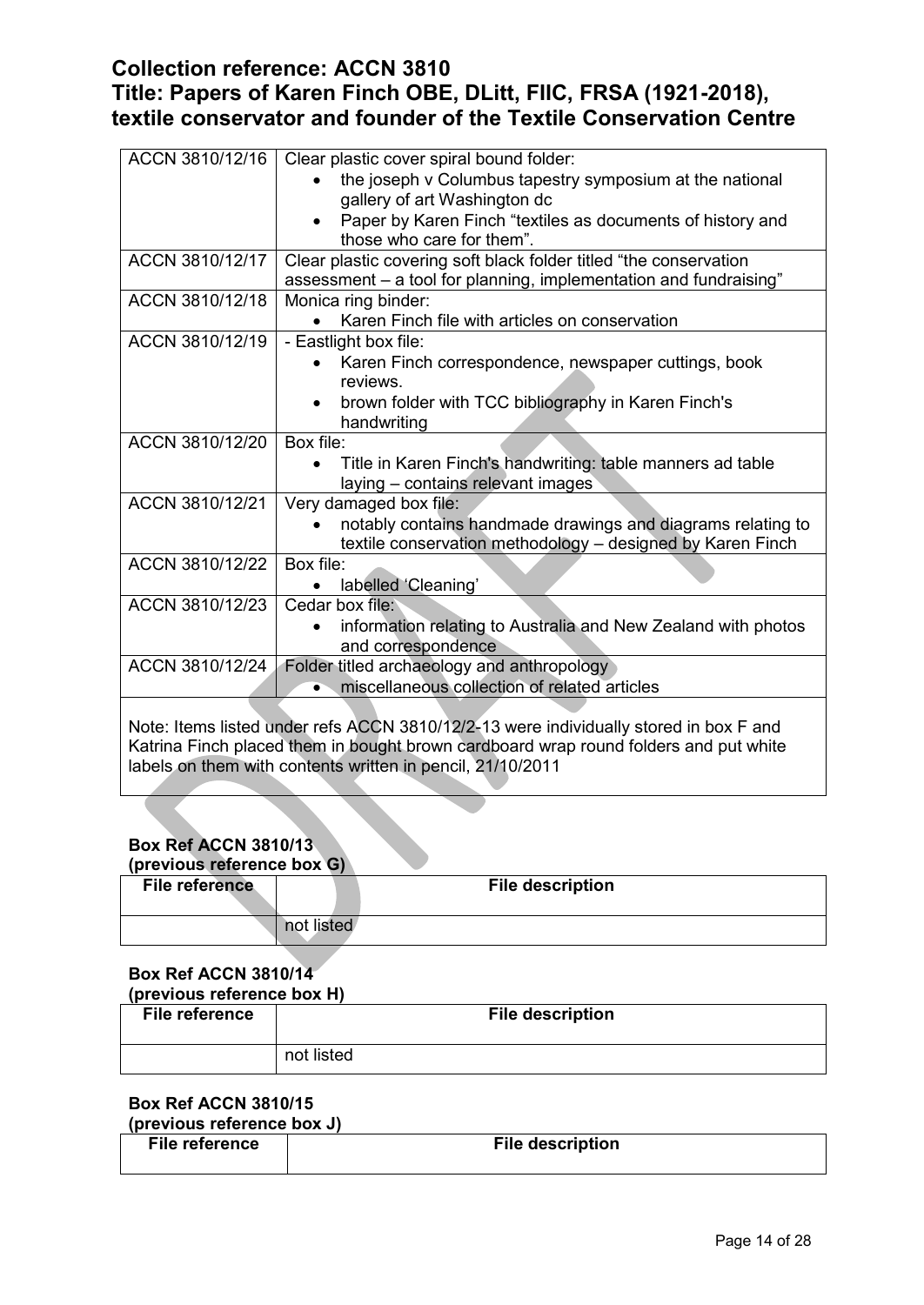| ACCN 3810/15/1  | Lever arch file                                                                                                                  |  |  |
|-----------------|----------------------------------------------------------------------------------------------------------------------------------|--|--|
|                 | TCC courses 1980 onwards                                                                                                         |  |  |
| ACCN 3810/15/2  | Lever arch file titled, 'Survey lectures with slide indications'                                                                 |  |  |
| ACCN 3810/15/3  | Lever arch file                                                                                                                  |  |  |
|                 | containing reviews; travel information; newsletters; events;<br>$\bullet$<br>courses and including the death of Greta Putnam     |  |  |
| ACCN 3810/15/4  | Lever arch file                                                                                                                  |  |  |
|                 | teaching courses held in Ealing and at the TCC in Hampton<br>Court 1973-1979                                                     |  |  |
| ACCN 3810/15/5  | Lever arch file                                                                                                                  |  |  |
|                 | lectures by Karen Finch                                                                                                          |  |  |
| ACCN 3810/15/6  | Lever arch file titled, 'Karen Finch Papers' arranged in chronological<br>order of publication (previous ref TCC Archive box 13) |  |  |
| ACCN 3810/15/7  | <b>Blue folder</b>                                                                                                               |  |  |
|                 | ICOM 1974: Copenhagen                                                                                                            |  |  |
| ACCN 3810/15/8  | <b>Blue folder</b>                                                                                                               |  |  |
|                 | ICOM 1976: Moscow                                                                                                                |  |  |
|                 | Memorandum & articles of association of the textile<br>conservation centre ltd - 3 copies                                        |  |  |
| ACCN 3810/15/9  | <b>Blue folder</b>                                                                                                               |  |  |
|                 | 1972: proposal for national centre of textile conservation                                                                       |  |  |
| ACCN 3810/15/10 | <b>Blue folder</b>                                                                                                               |  |  |
|                 | ICOM 1982: Stockholm                                                                                                             |  |  |
|                 |                                                                                                                                  |  |  |
| ACCN 3810/15/11 | <b>Blue folder</b>                                                                                                               |  |  |
|                 | <b>TCC</b> staff                                                                                                                 |  |  |
| ACCN 3810/15/12 | <b>Blue folder</b>                                                                                                               |  |  |
|                 | TCC newsletters 1976-1983                                                                                                        |  |  |
| ACCN 3810/15/13 | <b>Blue folder</b>                                                                                                               |  |  |
|                 | Karen Finch and TCC: published and unpublished papers                                                                            |  |  |
| ACCN 3810/15/14 | <b>Blue folder</b>                                                                                                               |  |  |
|                 | TCC: 1976-1983: Principal's (i.e. Karen Finch) reports                                                                           |  |  |
| ACCN 3810/15/15 | <b>Blue folder</b>                                                                                                               |  |  |
|                 | TCC: financial reports: 1985-1986                                                                                                |  |  |
| ACCN 3810/15/16 | <b>Blue folder</b>                                                                                                               |  |  |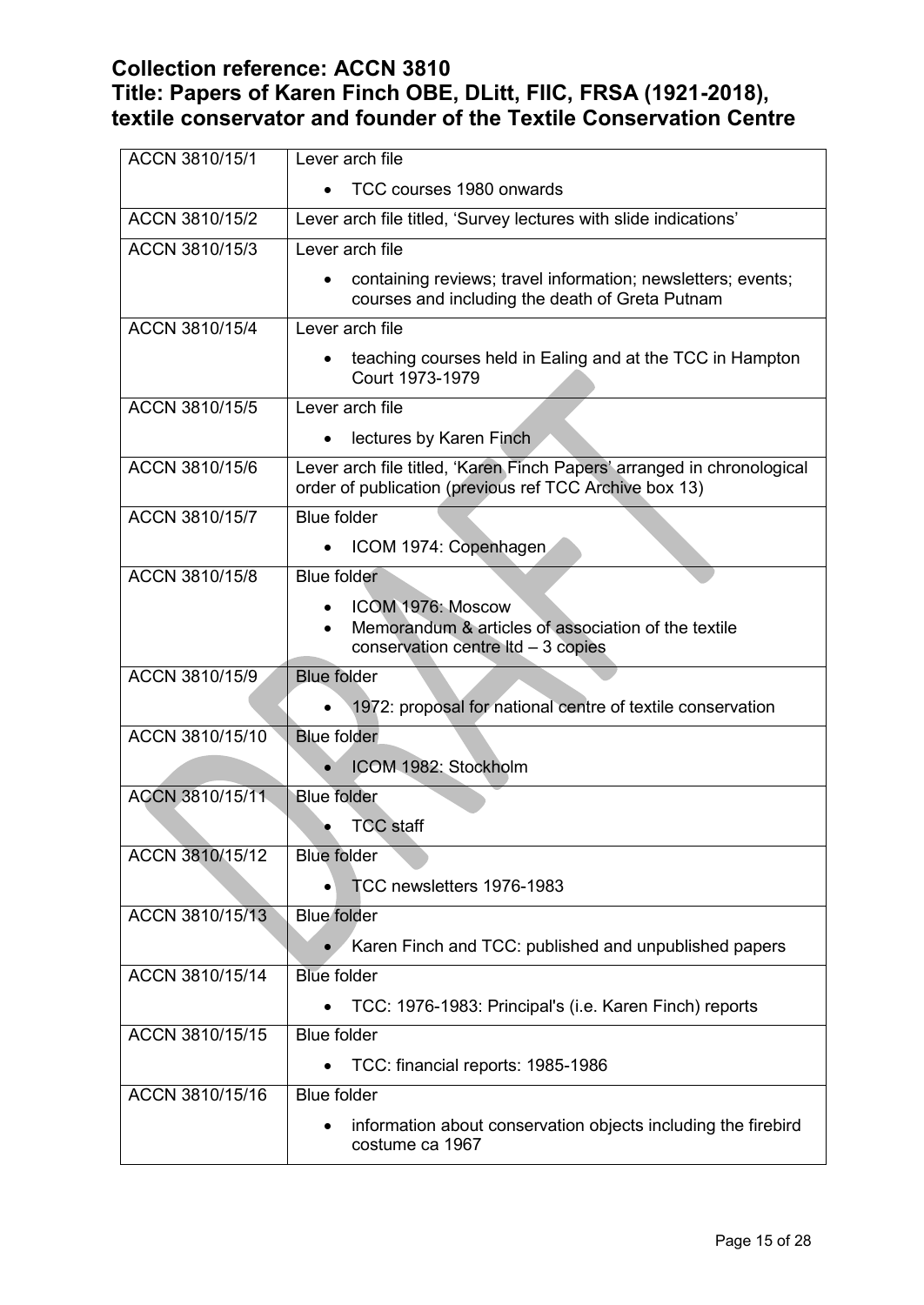| ACCN 3810/15/17 | Brown envelope with Karen Finch's handwriting:                                                                                                                                 |  |  |
|-----------------|--------------------------------------------------------------------------------------------------------------------------------------------------------------------------------|--|--|
|                 | TCC equipment and facilities; photos                                                                                                                                           |  |  |
| ACCN 3810/15/18 | <b>Blue folder</b>                                                                                                                                                             |  |  |
|                 | Karen Finch - TCC outreach                                                                                                                                                     |  |  |
| ACCN 3810/15/19 | <b>Blue folder</b>                                                                                                                                                             |  |  |
|                 | TCC students & alumni                                                                                                                                                          |  |  |
| ACCN 3810/15/20 | Brown envelope with Karen Finch's handwriting:                                                                                                                                 |  |  |
|                 | TCC storage and objects; photos                                                                                                                                                |  |  |
| ACCN 3810/15/21 | <b>Blue folder</b>                                                                                                                                                             |  |  |
|                 | photos and writings: objects: images: museums/tapestry                                                                                                                         |  |  |
| ACCN 3810/15/22 | Orange envelope folder: "The Conservation of Tapestries" drafts and<br>proofs                                                                                                  |  |  |
| ACCN 3810/15/23 | Orange folder: Institut Francais de Restauration des Oeuvres D'Art,<br>Seminaire International sur la Restauration et la Conservation des<br>Tapisseries 18, 19, 20 June 1984. |  |  |
|                 | Karen Finch - Grande Bretagne                                                                                                                                                  |  |  |
|                 | Incudes photos                                                                                                                                                                 |  |  |
| ACCN 3810/15/24 | <b>Blue folder</b>                                                                                                                                                             |  |  |
|                 | fabric names                                                                                                                                                                   |  |  |
| ACCN 3810/15/25 | <b>Blue folder</b>                                                                                                                                                             |  |  |
|                 | Centre for Embroidery; information about                                                                                                                                       |  |  |
| ACCN 3810/15/26 | <b>Blue folder</b>                                                                                                                                                             |  |  |
|                 | TCC teaching & bibliographers lists                                                                                                                                            |  |  |
| ACCN 3810/15/27 | <b>Blue folder</b>                                                                                                                                                             |  |  |
|                 | <b>TCC board of studies</b>                                                                                                                                                    |  |  |
| ACCN 3810/15/28 | <b>Blue folder</b>                                                                                                                                                             |  |  |
|                 | conservation: unpublished reports: including on leather,<br>gloves, paper                                                                                                      |  |  |
| ACCN 3810/15/29 | <b>Blue folder</b>                                                                                                                                                             |  |  |
|                 | Photocopies from identified sources                                                                                                                                            |  |  |
| ACCN 3810/15/30 | <b>Blue folder</b>                                                                                                                                                             |  |  |
|                 | Gold work & gold thread – info                                                                                                                                                 |  |  |
| ACCN 3810/15/31 | <b>Blue folder</b>                                                                                                                                                             |  |  |
|                 | $death - info$                                                                                                                                                                 |  |  |
| ACCN 3810/15/32 | <b>Blue folder</b>                                                                                                                                                             |  |  |
|                 |                                                                                                                                                                                |  |  |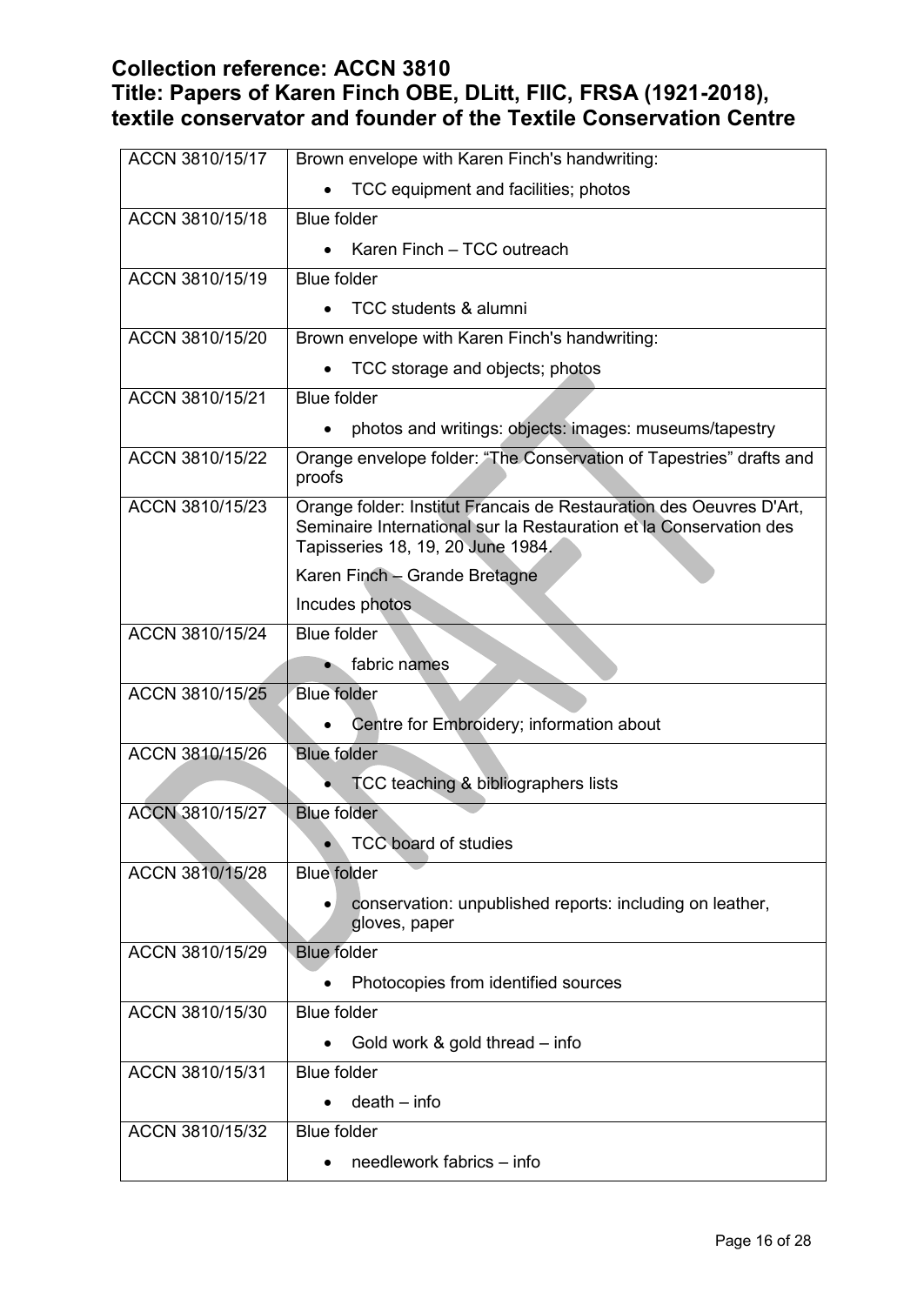| ACCN 3810/15/33 | <b>Blue folder</b>                                                                                                             |  |
|-----------------|--------------------------------------------------------------------------------------------------------------------------------|--|
|                 | window draperies                                                                                                               |  |
| ACCN 3810/15/34 | <b>Brown folder</b>                                                                                                            |  |
|                 | selection of new Director 1985 (DP)                                                                                            |  |
| ACCN 3810/15/35 | <b>Blue folder</b>                                                                                                             |  |
|                 | TCC: correspondence                                                                                                            |  |
| ACCN 3810/15/36 | <b>Blue folder</b>                                                                                                             |  |
|                 | TCC administration including application for posts, 1986 (DP)                                                                  |  |
| ACCN 3810/15/37 | <b>Blue folder</b>                                                                                                             |  |
|                 | TCC committee reports and administration papers                                                                                |  |
| ACCN 3810/15/38 | <b>Blue folder</b>                                                                                                             |  |
|                 | photos for the book "Caring for Textiles" by Karen Finch and<br><b>Greta Putnam</b>                                            |  |
| ACCN 3810/15/39 | <b>Blue folder</b>                                                                                                             |  |
|                 | Subject file: weaving                                                                                                          |  |
| ACCN 3810/15/40 | <b>Blue folder</b>                                                                                                             |  |
|                 | cuttings: museum: heritage                                                                                                     |  |
| ACCN 3810/15/41 | <b>Blue folder</b>                                                                                                             |  |
|                 | table setting                                                                                                                  |  |
| ACCN 3810/15/42 | <b>Blue folder</b>                                                                                                             |  |
|                 | <b>TCC</b> information sheets                                                                                                  |  |
| ACCN 3810/15/43 | Booklets: TCC Final Report Apr 1980 and revised Final Report Apr<br>1980. 2 items, marked confidential                         |  |
| ACCN 3810/15/44 | Booklet: TCC Guideline Notes to the Setting Up of a Development<br>Trust. 1 item                                               |  |
| ACCN 3810/15/45 | Booklets: TCC Study Workbooks, 1 <sup>st</sup> to 3 <sup>rd</sup> drafts, Oct 1979-Jan<br>1980. 3 items, marked confidential   |  |
| ACCN 3810/15/46 | Booklets: Memorandum and Articles of Association of the Textile<br>Conservation Centre Ltd, incorporated 17 Apr 1975. 3 copies |  |
| ACCN 3810/15/47 | <b>Blue folder</b>                                                                                                             |  |
|                 | photos of Karen in Acton and Ealing. Folder labelled 7<br><b>Western Gardens Workrooms</b>                                     |  |
| ACCN 3810/15/48 | <b>Blue folder</b>                                                                                                             |  |
|                 | Subject file: conferences                                                                                                      |  |
| ACCN 3810/15/49 | <b>Blue folder</b>                                                                                                             |  |
|                 | post-TCC correspondence                                                                                                        |  |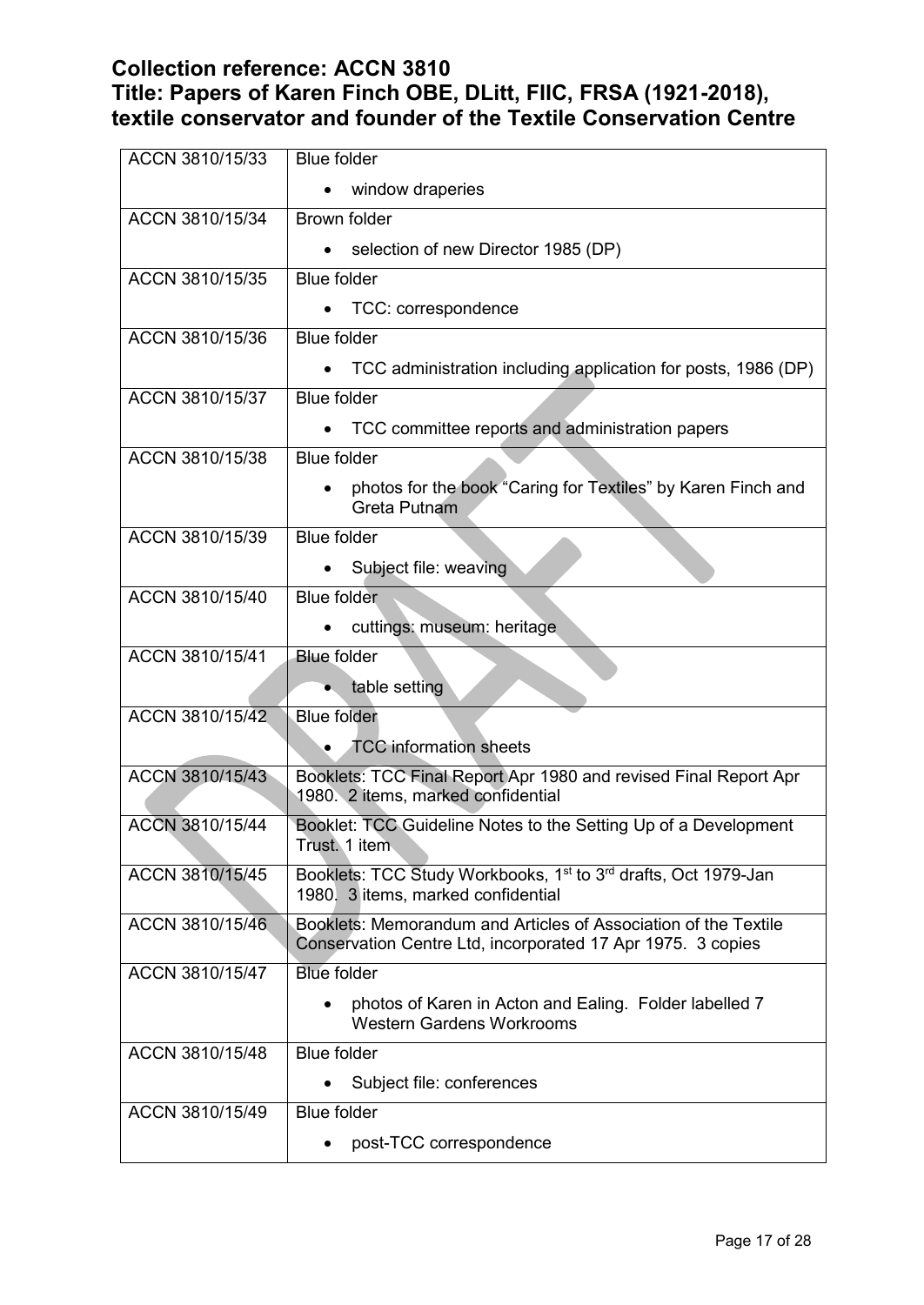#### **Collection reference: ACCN 3810**

# **Title: Papers of Karen Finch OBE, DLitt, FIIC, FRSA (1921-2018), textile conservator and founder of the Textile Conservation Centre**

# **Box Ref ACCN 3810/16**

| ————————————————————              |  |  |
|-----------------------------------|--|--|
| (previous reference box 2; box K) |  |  |

| <b>File reference</b> | <b>File description</b>                                                                                                                                                                                                                                                                                                                                                                                                                                                                                                                                                                                                                                                                                                                                                                                                    |
|-----------------------|----------------------------------------------------------------------------------------------------------------------------------------------------------------------------------------------------------------------------------------------------------------------------------------------------------------------------------------------------------------------------------------------------------------------------------------------------------------------------------------------------------------------------------------------------------------------------------------------------------------------------------------------------------------------------------------------------------------------------------------------------------------------------------------------------------------------------|
| ACCN 3810/16/1        | A4 Red File: ICOM Costume Committee 1991, Costume News<br>Journals and Assorted papers and letters.                                                                                                                                                                                                                                                                                                                                                                                                                                                                                                                                                                                                                                                                                                                        |
| ACCN 3810/16/2        | <b>Black Presentation Book</b><br>Scandinavian Research into the Origins of Knitting, Lectures,<br>Revision, Translations. Compiled by Karen Finch 1996.                                                                                                                                                                                                                                                                                                                                                                                                                                                                                                                                                                                                                                                                   |
| ACCN 3810/16/3        | A4 Green File: Dyes                                                                                                                                                                                                                                                                                                                                                                                                                                                                                                                                                                                                                                                                                                                                                                                                        |
| ACCN 3810/16/4        | A4 Black File: The Art of the Cordwainer                                                                                                                                                                                                                                                                                                                                                                                                                                                                                                                                                                                                                                                                                                                                                                                   |
| ACCN 3810/16/5        | The Victoria Cardboard Box File: JCOM 1995 Assorted Pamphlets<br>etc.<br>ICOM 1995 XVIIth General Conference<br>ICOM 1995 Programme of the International Committee<br>٠<br>ICOM 95 Reception Invitation<br>Stavanger Forum Post Conference Tour 3 (3 pages)<br>٠<br>ICOM 1995 Opening Ceremony Programme<br>$\bullet$<br>Postcard of Norwegian Traditional Dress<br>$\bullet$<br>Leaflet: Flemish Weavers Abroad<br>ICOM 1995: List of Participants                                                                                                                                                                                                                                                                                                                                                                        |
| ACCN 3810/16/6        | Red & White Cardboard Box File: Assorted Publications.<br><b>Conservation News</b><br>No. 57 July 1995<br>No. 69 July 1999                                                                                                                                                                                                                                                                                                                                                                                                                                                                                                                                                                                                                                                                                                 |
|                       | <b>ICOM News</b><br>Special ICOM'98<br><b>Museum News</b><br>No. 11 Spring Summer<br>No. 70 January 1998                                                                                                                                                                                                                                                                                                                                                                                                                                                                                                                                                                                                                                                                                                                   |
|                       | <b>Assorted Publication</b><br><b>Caring For Objects</b><br>Antik & Auktion January 1987<br><b>Issue No.14 1992-3. The Textile Conservation Centre</b><br><b>Newsletter</b><br>Conservation - Restoration UK (card folder) containing<br>$\bullet$<br>assorted leaflets from the ICOM-CC 11 <sup>th</sup> Triennial Meeting !-6<br>September 1996 Conservation - Restoration UK<br>Lo Stendardo Processionale Di Nemi<br>Offprint from the Journal of The Royal Society for the<br><b>Encouragement of Arts</b><br><b>Fun Foods From Foreign Lands</b><br>$\bullet$<br>Folder TCC Publications: containing assorted papers as<br>$\bullet$<br>follows;<br>from Karen Finch to Donald King (6 letters)<br>Provisional Proposal for Conservation of Textiles as Document<br>of History (1 page)<br>Condition Report (1 page) |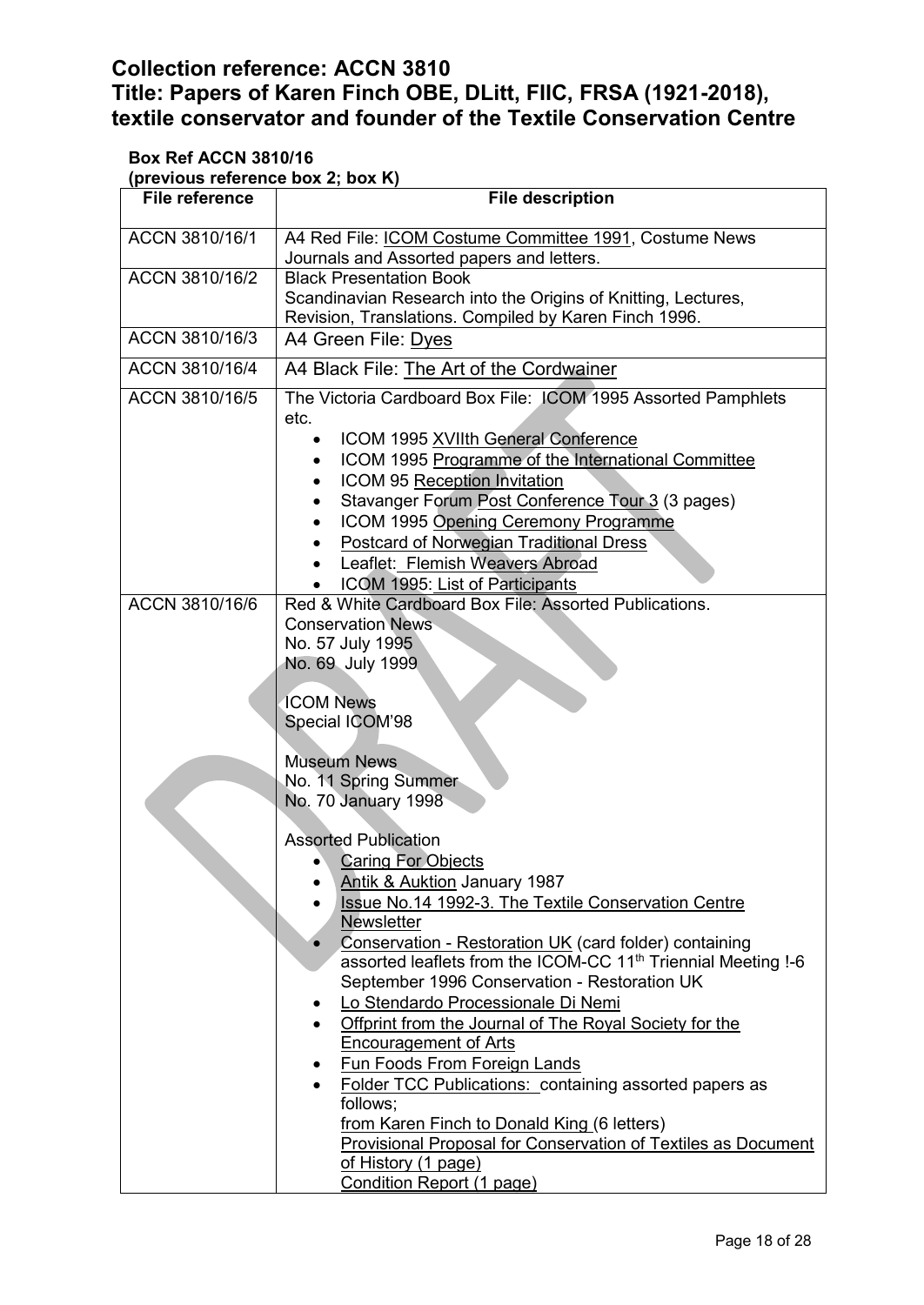| The Textile Conservation Centre - Recording Evidence (4          |
|------------------------------------------------------------------|
| pages)                                                           |
| Karen Finch - Biography (1 page)                                 |
|                                                                  |
| Textiles as Historic Documents (1 page)                          |
| Karen Finch Representation at Conferences (1 page)               |
| Books - Caring For Textiles (1 page)                             |
| Textile Conservation Centre - Final Year Reports (1 page)        |
| Textile Conservation Centre - Abstracts of Student Reports       |
|                                                                  |
| 1983 (pages 1-4 and $6 - 13$ .                                   |
| Textile Conservation Centre - Abstracts of Student Reports       |
| 1983 (pages 1-2 Photo copies)                                    |
| Letter 2 Aug 87: To Karen Finch from Monique                     |
|                                                                  |
| Invitation Card 27.9.84: Peloponnesian Folklore Foundation       |
| Small punch hole filing card: Research for the book              |
| Karen Finch hand written document: Courtauld Institute of Art    |
| July 16, 1987. (1 page)                                          |
|                                                                  |
| Clear Plastic A4 File Holder: Collection of assorted Danish      |
| visitor maps and postcards                                       |
| Fall 1990 - The Getty Conservation Institute Newsletter.         |
| Summer 1994. Conservation Update Special Edition                 |
|                                                                  |
| Newsletter                                                       |
| Clear Plastic A4 File Holder: Green tagged and hole punched      |
| assorted collection of papers 14/05/1988 To the                  |
| <b>Ethnographers Group</b> (Total no of pages 20) and one        |
|                                                                  |
| separate A 4 page on Museum Ethnographers Group Visit to         |
| Denmark.                                                         |
| No. 18. 1973. Museums Association Information Sheet<br>$\bullet$ |
| Article - Vol 8, No.2 June 1989. The International Journal of    |
|                                                                  |
| Museum Management and Curatorship, Black and White               |
| photocopy.                                                       |
| Article – The Conservator No. 13, 1989. Frances Lennard The      |
| Conservation of the United Tin Plate Workers' Society Banner     |
|                                                                  |
| of 1821 Colour photocopy.                                        |
| Article - Renata Rozsivalova. Black and White photocopy.         |
| Article – 1987. Dentelles Europeennes Black and White            |
| photocopy.                                                       |
|                                                                  |
| Pamphlet - University of London Diploma in Textile               |
| Conservation, Black and White photocopy.                         |
| Chertsy Museum Gallery Opening Card.                             |
| Black and White photocopy of Newspaper article on the            |
| Earliest Surviving Herald at the Royal Museum of Scotland (3     |
|                                                                  |
| pages).                                                          |
| Newspaper cutting from the Calgary Herald Samples of             |
| <b>Victorian Skills at Glenbow</b>                               |
|                                                                  |
| Blue tagged and hole punched assorted collection of papers       |
| on Painted Textiles - IIC Copenhagen 1984.                       |
| Green tagged and hole punched papers - Textile Conservation      |
| Centre, Conferences, Working Abroad and Publications (8)         |
| pages)                                                           |
|                                                                  |
| Green tagged and hole punched papers - Paper given by            |
| Karen Finch at the International Conference on the               |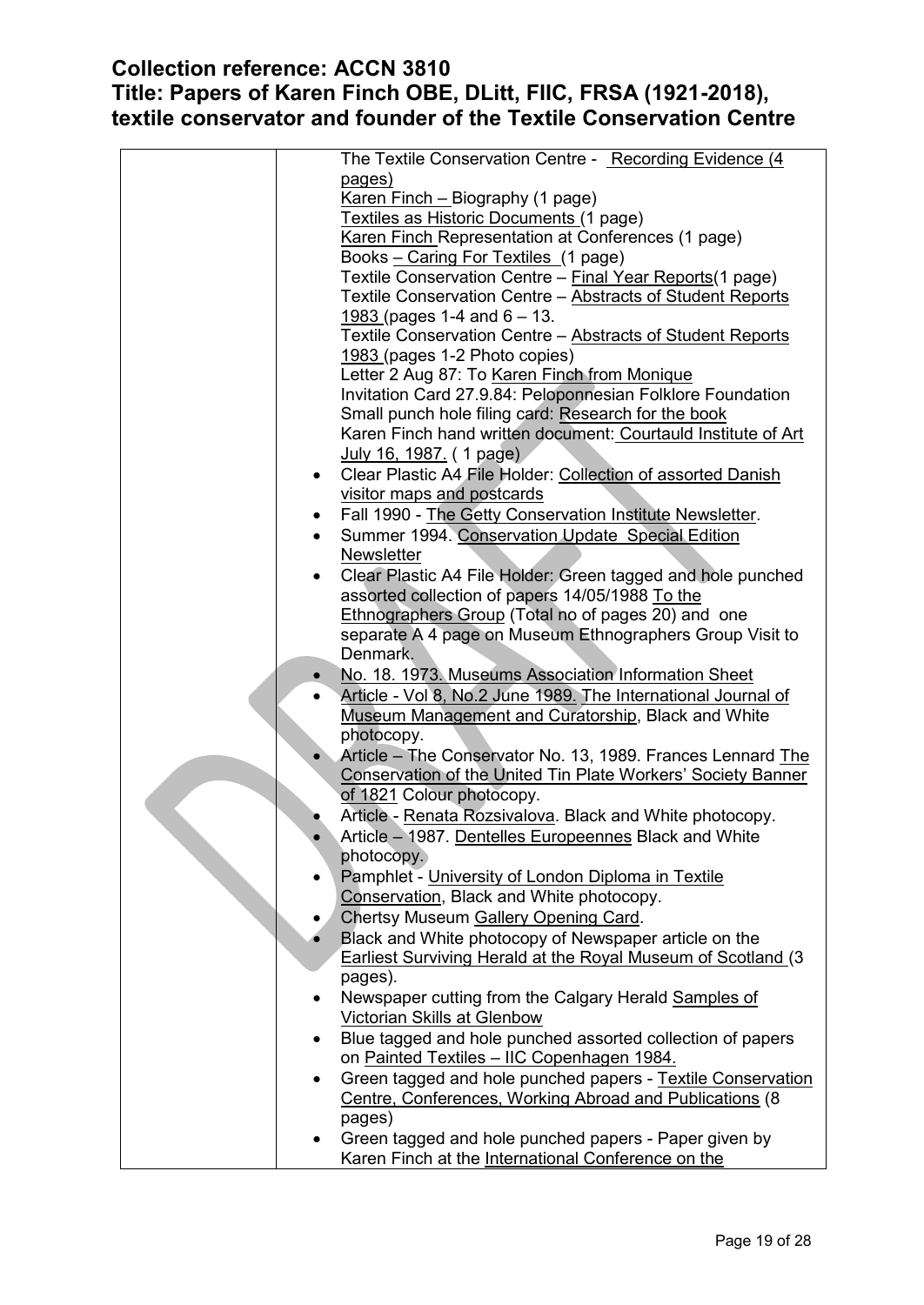|                | Conservation and Restoration of Textiles, Italy, 1980. 98<br>pages)<br>Blue tagged and hole punched papers - IIC Copenhagen 1984<br>- Painted Textiles, (14 pages).<br>Green tagged and hole punched paper given by Karen Finch -<br>Changing Attitudes - New Development - Full Circle (13<br>pages)<br>Clear Plastic A4 File Holder: Colour maps of the world (4<br>pages)<br>The Museum Ethnographers Visit to Denmark 1988 (3 pages)<br>Letter undated: To Karen Finch from Lise Skiøth (1 page)<br>Letter 25.6.81: To Lise Skiøth from Christopher Hill (1 page)<br>Letter 21.2.81: To Christopher Hill from Esberg Fishery<br>Museum (2 copies) |
|----------------|-------------------------------------------------------------------------------------------------------------------------------------------------------------------------------------------------------------------------------------------------------------------------------------------------------------------------------------------------------------------------------------------------------------------------------------------------------------------------------------------------------------------------------------------------------------------------------------------------------------------------------------------------------|
|                | Newspaper cutting: The Cyprus Weekly<br>ICOM UK Visit to Denmark 12-17 October 1981 (2 pages)                                                                                                                                                                                                                                                                                                                                                                                                                                                                                                                                                         |
|                | Conservation News No 39 July 1989 (P. 19-20)                                                                                                                                                                                                                                                                                                                                                                                                                                                                                                                                                                                                          |
| ACCN 3810/16/7 | Box file                                                                                                                                                                                                                                                                                                                                                                                                                                                                                                                                                                                                                                              |
| ACCN 3810/16/8 | Labelled Assorted Museum & Gallery Pamphlets<br>Red & White Cardboard Box File: Assorted Publications.                                                                                                                                                                                                                                                                                                                                                                                                                                                                                                                                                |
|                | <b>ICOM News</b><br>Vol, 41. No. 4. 1988<br>Vol, 46. No. 1 1993<br>Vol, 46. No. 2 1993<br>• Vol. 46. No. 4 1993<br>Vol. 47. No. 1 1994<br>Vol. 47. No. 2 1994<br>Vol, 48. No. 4 1995<br>Vol, 49. No. 3 1996<br>Vol. 50. No. 1 & 2 1997<br>Vol, 50. No. 3 1997<br>Vol, 50. No. 4 1997<br>Vol, 51. No. 2 1998<br>Vol. 51. No. 3 1998<br>Vol, 51. No. 4 1998<br>Vol, 52. No. 1 & 2 1999<br>Vol. 52. No. 3 1999                                                                                                                                                                                                                                           |
|                | <b>ICOM UK News</b><br>No. 45 August 1996<br>No. 47 August 1997<br>No. 50 August 1998<br>No. 49 May 1998<br>ICOM '98<br>No. 52 May 1999<br>No. 52 May 1999 Supplement                                                                                                                                                                                                                                                                                                                                                                                                                                                                                 |
|                | No. 53 September 1999<br><b>ICOM Study Series</b><br>3. Committee for Documentation                                                                                                                                                                                                                                                                                                                                                                                                                                                                                                                                                                   |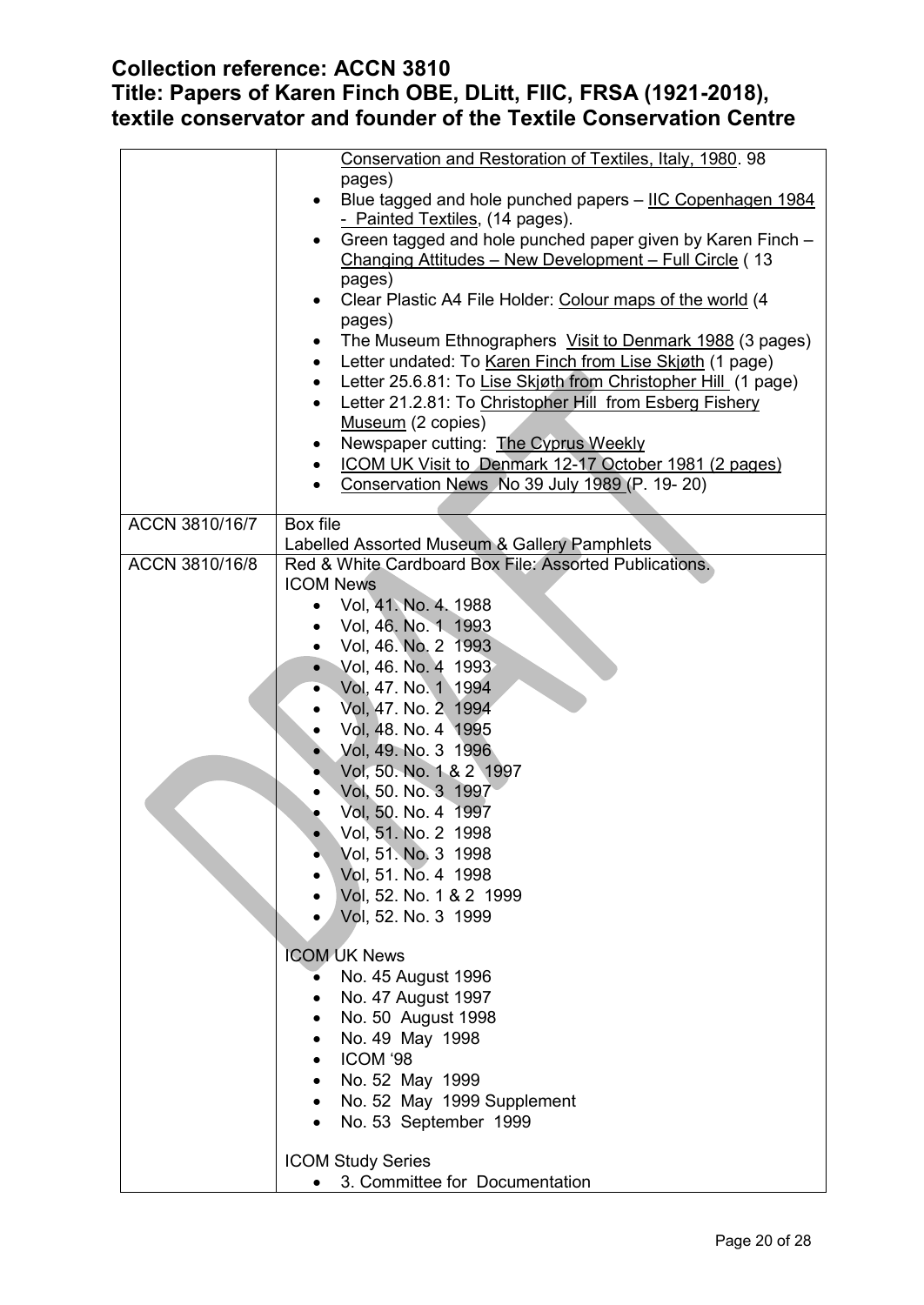|                 | <b>ICCROM Newsletter</b>                                                        |
|-----------------|---------------------------------------------------------------------------------|
|                 | NO. 22 June 1996                                                                |
|                 | No. 23 September 1997<br>$\bullet$                                              |
| ACCN 3810/16/9  | No. 24 September 1998<br>$\bullet$                                              |
|                 | Red & White Cardboard Box File. "Lifestyles" Assorted publications.             |
|                 | Evening Standard 1995 Theatre Guide<br>Upp & ner No.3/97                        |
|                 | ٠<br>Copenhagen 1995                                                            |
|                 | ٠<br>Green Guide - Guide to Environmental Services in Ealing<br>٠               |
|                 | Vision Air September 1994 No. 3                                                 |
|                 | Fra Laugstiden National Museet 1965                                             |
|                 | Det Aeldste Landbrug 1965<br>٠                                                  |
|                 | Ung omkring 1900<br>$\bullet$                                                   |
|                 | Leg OG Legetoj 1979?                                                            |
|                 | Valda Avhandlingar Av Carl von Linne N:r 44 Om Brodet Som                       |
|                 | Fodoamne                                                                        |
|                 | Torvenyt No.1988                                                                |
|                 | Traditional Elements in the Diet of the Norther Isles of Scotland               |
|                 | $-$ A. Fenton                                                                   |
|                 | The Scots Magazine - October 1971                                               |
|                 | <b>Forty Years and More by Mariann Meier</b><br>٠                               |
|                 | Et Liv I Arbeide by P.D. Pedersen                                               |
|                 | London Calling Winter, 1986<br>$\bullet$                                        |
|                 | Huset   AEldre Jernalder, 1965                                                  |
|                 | Hierl Heath The Old Village and the Forset Museum. 1981<br>$\bullet$            |
|                 | Age of Chivalry Royal Academy of Arts 06/11/1987 -<br>$\bullet$                 |
|                 | 06/03/1988                                                                      |
|                 | Sadan var det by Olaf Ries<br>٠<br>The Danish West Indies in Old Pictures, 1967 |
|                 | Digt af Steen Steensen Blicher, 1846                                            |
|                 | The Jews of Kurdistan - The Israel Museum 1981-82<br>٠                          |
|                 | The Observer Masada Exhibition, 1966.                                           |
|                 | Turun Linna Abo Slott (book and postcards)                                      |
|                 |                                                                                 |
| ACCN 3810/16/10 | Red & White Cardboard Box File.                                                 |
|                 | The Art Quarterly Publication:                                                  |
|                 | No.1 Spring<br>1990                                                             |
|                 | No. 9 Spring<br>1992                                                            |
|                 | No. 10 Summer<br>1992                                                           |
|                 | No. 11 Autumn<br>1992.                                                          |
|                 | No. 18 Summer<br>1994                                                           |
|                 | No. 19 Autumn<br>1994                                                           |
|                 | No. 8 Winter<br>1994                                                            |
|                 | No. 20 Winter<br>1994<br>$\bullet$                                              |
|                 | No. 21 Spring<br>1995<br>٠                                                      |
|                 | No. 23 Autumn<br>1995<br>$\bullet$                                              |
|                 | No. 22 Summer<br>1995                                                           |
|                 | No.24 Winter<br>1995                                                            |
|                 | No. 26 Summer<br>1996                                                           |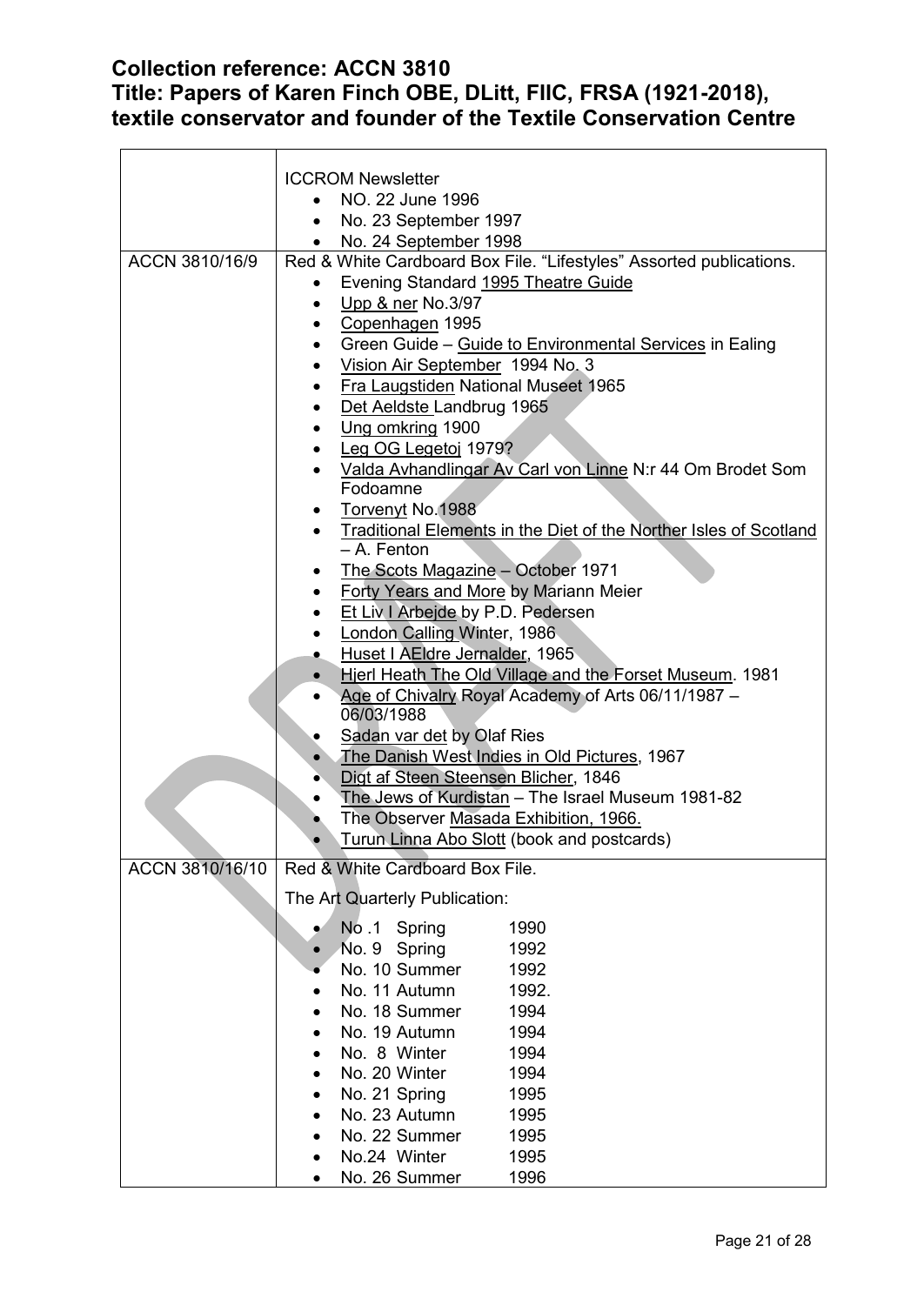| $\bullet$ | No. 28.<br>• No. 30 Summer<br>Autumn 1997 | Winter<br>1997 | 1996 |
|-----------|-------------------------------------------|----------------|------|
|           | Easter Art Publication:                   |                |      |
|           | <b>April 1991</b>                         |                |      |

#### **Box Ref ACCN 3810/17 (previous reference box 3; box L )**

| <b>File reference</b> | <b>File description</b>                                                 |
|-----------------------|-------------------------------------------------------------------------|
|                       |                                                                         |
| ACCN 3810/17/1        | Red & White Cardboard Box File: File Title: Teaching title has line     |
|                       | through it. Re-titled by Katrina Finch to match content of Danish       |
|                       | Pamphlets and article 'Reflection on Museums'.                          |
| ACCN 3810/17/2        | CB Yellow/White Box File: File Title: ICOM Costume Committee            |
|                       | Meetings including arrangements for visiting the UK.                    |
| ACCN 3810/17/3        | Light Blue Box File (W.H. Smith): File Title: Not labelled: ICOM Papers |
| ACCN 3810/17/4        | Red Box File: File Title: Fashion and Allied Subjects                   |
|                       | Includes a pattern with directions on how to make a dress.              |
|                       | Photos of a bride wearing a wedding dress conserved by Karen Finch.     |
| ACCN 3810/17/5        | Red File: Teaching Publications and reference to John Nevinson          |
| ACCN 3810/17/6        | Black File: Pennsylvanian Capitol Preservation Committee Flag           |
|                       | Symposium 1987                                                          |
| ACCN 3810/17/7        | Eastlight Box File: File Title: Materials sometimes allied to textiles  |
| ACCN 3810/17/8        | Criterion Box File: File Title: ETSG - Early Textile Study Group        |
|                       | including reference to death of Marianne Straub.                        |

#### **Box Ref ACCN 3810/18 (previous reference box 26)**

| <b>PIC VIOUS TOTOLOGIC DOA EU</b> |                                                                                                                                                                                                                                                                      |
|-----------------------------------|----------------------------------------------------------------------------------------------------------------------------------------------------------------------------------------------------------------------------------------------------------------------|
| File reference                    | <b>File description</b>                                                                                                                                                                                                                                              |
| ACCN 3810/18/1                    | Maroon plastic hardback Visitors book for TCC in Winchester between<br>1999-2001                                                                                                                                                                                     |
| ACCN 3810/18/2                    | Notes written in 1988 by KF "Dress conserved for Charles Stewart<br>1962-72 and since presented to The Royal Museums of Scotland".<br>Includes lists of people involved in textile conservation in those early<br>days as well as advice re storage of textiles etc. |
| ACCN 3810/18/3                    | Page torn from a magazine containing an article by Andrew Oddy re<br>Award of Honorary Fellowship to KF. Includes a reference to an oral<br>history project which recorded Karen - contact person Joyce Hill<br>Stoner                                               |
| ACCN 3810/18/4                    | Pamphlet Textile Conservation Centre: Conservation services possibly<br>1999                                                                                                                                                                                         |
| ACCN 3810/18/5                    | Blue ring binder containing KF correspondence, lectures, newsletters,<br>etc. Also lists of names of people connected to the TCC and funding<br>bodies who supported various students.                                                                               |
| ACCN 3810/18/6                    | 6 Floppy discs some of which contain material for KF's festschrift - all<br>in plastic wallet                                                                                                                                                                        |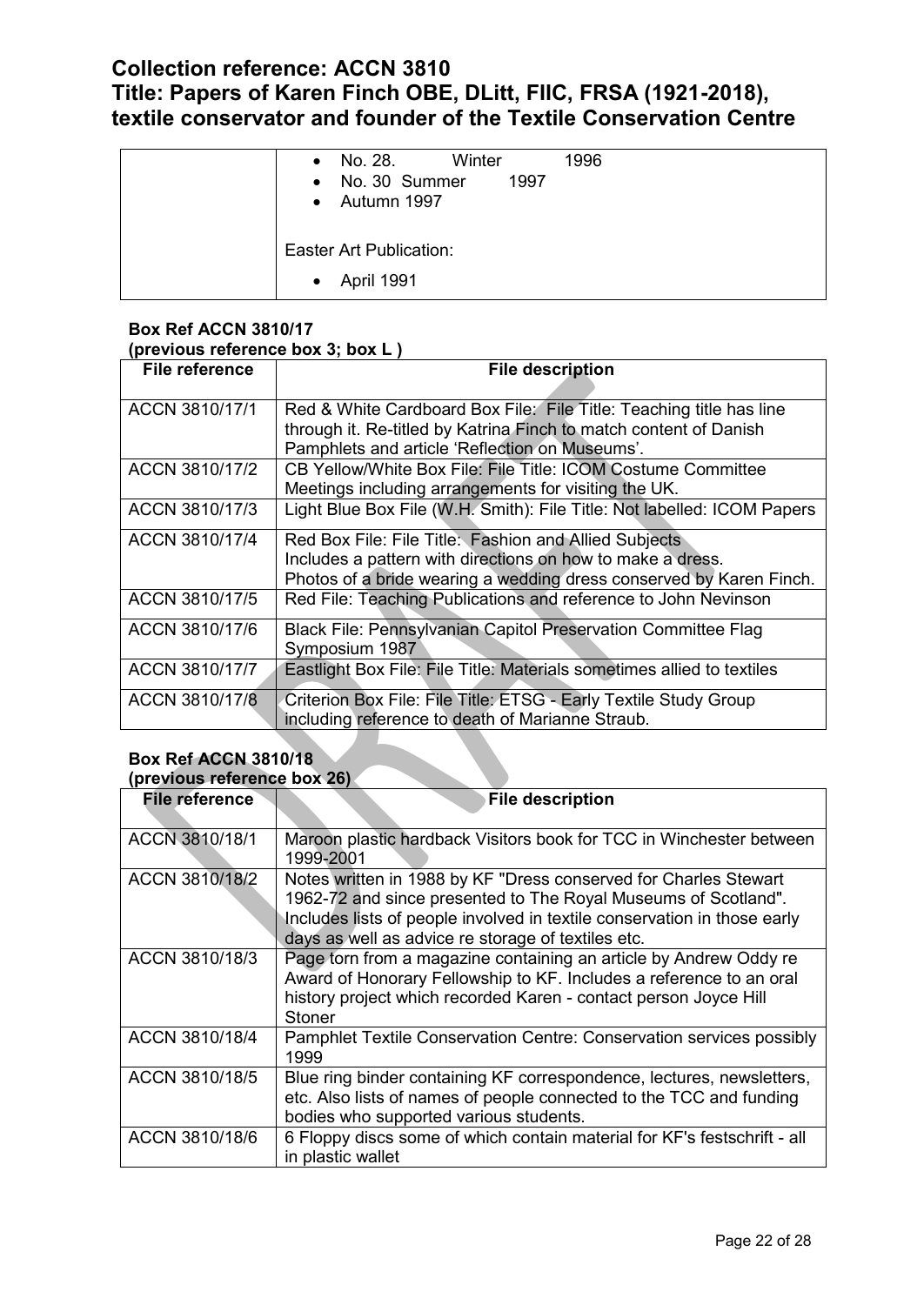| ACCN 3810/18/7         | Buff file entitled Library and TCC Library and use of resources                                                                                                                                                                                                                                                    |
|------------------------|--------------------------------------------------------------------------------------------------------------------------------------------------------------------------------------------------------------------------------------------------------------------------------------------------------------------|
| ACCN 3810/18/8         | Yellow plastic file with title LIBRARY AND REFERENCE<br>COLLECTION contains document of the same name                                                                                                                                                                                                              |
| ACCN 3810/18/9         | Buff folder containing information and correspondence relating to the<br>reference collection                                                                                                                                                                                                                      |
| ACCN 3810/18/10        | Brown A4 envelope containing report on the reference collection of the<br>Textile conservation centre Dec 1987 title on label John Waterer and<br>Leather conservation centre KF's handwriting                                                                                                                     |
| ACCN 3810/18/11        | Abstract by KF re book called "Farvning med Planter" (Dyeing with<br>plants) by Esther Nielsen published Borge.                                                                                                                                                                                                    |
| ACCN 3810/18/12        | Article by KF "Amager dress.450 years of Dutch traditions in Denmark                                                                                                                                                                                                                                               |
| ACCN 3810/18/13        | Memorandum and file note by Dinah Eastop re visit to Karen Finch a 7<br>Western gardens Ealing to discuss donating 13 important books to the<br>TCC archive.                                                                                                                                                       |
| ACCN 3810/18/14        | Plastic wallet containing material produced for 20th Anniversary<br>conference series entitled Past imperfect - future uncertain 1995                                                                                                                                                                              |
| ACCN 3810/18/15        | Plastic wallet w correspondence between KF and Mary Brooks<br>including a personal review by KF of ICOM Costume committee<br>meeting at the Royal Museum of Scotland.                                                                                                                                              |
| ACCN 3810/18/16        | Plastic wallet containing "An annotated bibliography of the published<br>writings of Karen Finch OBE D.LITT, FIIC compiled by Mary Brooks                                                                                                                                                                          |
| ACCN 3810/18/17        | Pamphlet "Meddelelser om Konservering 2. Nordisk konservator<br>Forbund pub 1988. Danish                                                                                                                                                                                                                           |
| ACCN 3810/18/18        | Letter to Mary Brooks 2004                                                                                                                                                                                                                                                                                         |
| ACCN 3810/18/19        | Summary by KF 2003 of book written by Lone de Hemmer Egeberg<br>and Tove Werner Larsen called "Guldbroderi og Huekoner"<br>(Metalwork and Capwives): Metalwork for Clergy, Nobility and<br>Farmers' wives.                                                                                                         |
| ACCN 3810/18/20        | Winchester School of Art and Southampton University Graduate<br>Ceremonies agenda on 2 July 1999 when KF received her Honorary<br>Doctorate.                                                                                                                                                                       |
| ACCN 3810/18/21        | Pink patterned folder containing correspondence re NADFAS                                                                                                                                                                                                                                                          |
| <b>ACCN 3810/18/22</b> | Plastic bag with correspondence between Karen Finch and a variety<br>of others including the Council for the care of churches. Includes an<br>invoice for the work on the Esther Tapestry for the V & A and letters<br>mentioned Prince Rupert's Jacket.<br>Front of bag has a note from Mary Brooks to Nell Hoare |
| ACCN 3810/18/23        | Article in Plastic Wallet: "Moccasins" page 174 Author Gudmund Hatt<br>from Geografisk Tidskrift Hefte V Copenhagen 1914 - a journal.<br>Translated by Karen Finch from Danish to English in 1998                                                                                                                  |
| ACCN 3810/18/24        | Outline of book written in commemoration of Margaret Hald "Kirkes"<br>Varvara. Opstadsvaevens Historie og Nutidge Brug". (Circe' Loom.<br>The Opstad Loom, its history and present use) by Karen-Hanne<br>Staermose Nielsen 1999. Outline by Karen Finch 2002 - in plastic<br>wallet                               |
| ACCN 3810/18/25        | Abstract by KF of article by HANNE Frosig Dalgaard about underwear<br>called "Renlighed og Velvaere" (Cleanliness and Wellbeing) which<br>appeared in 'Helse - Familiens Laegeblad' vol 24 no 2 March-April<br>1978 - in plastic wallet<br>Card to Nell Hoare included in plastic wallet containing article.       |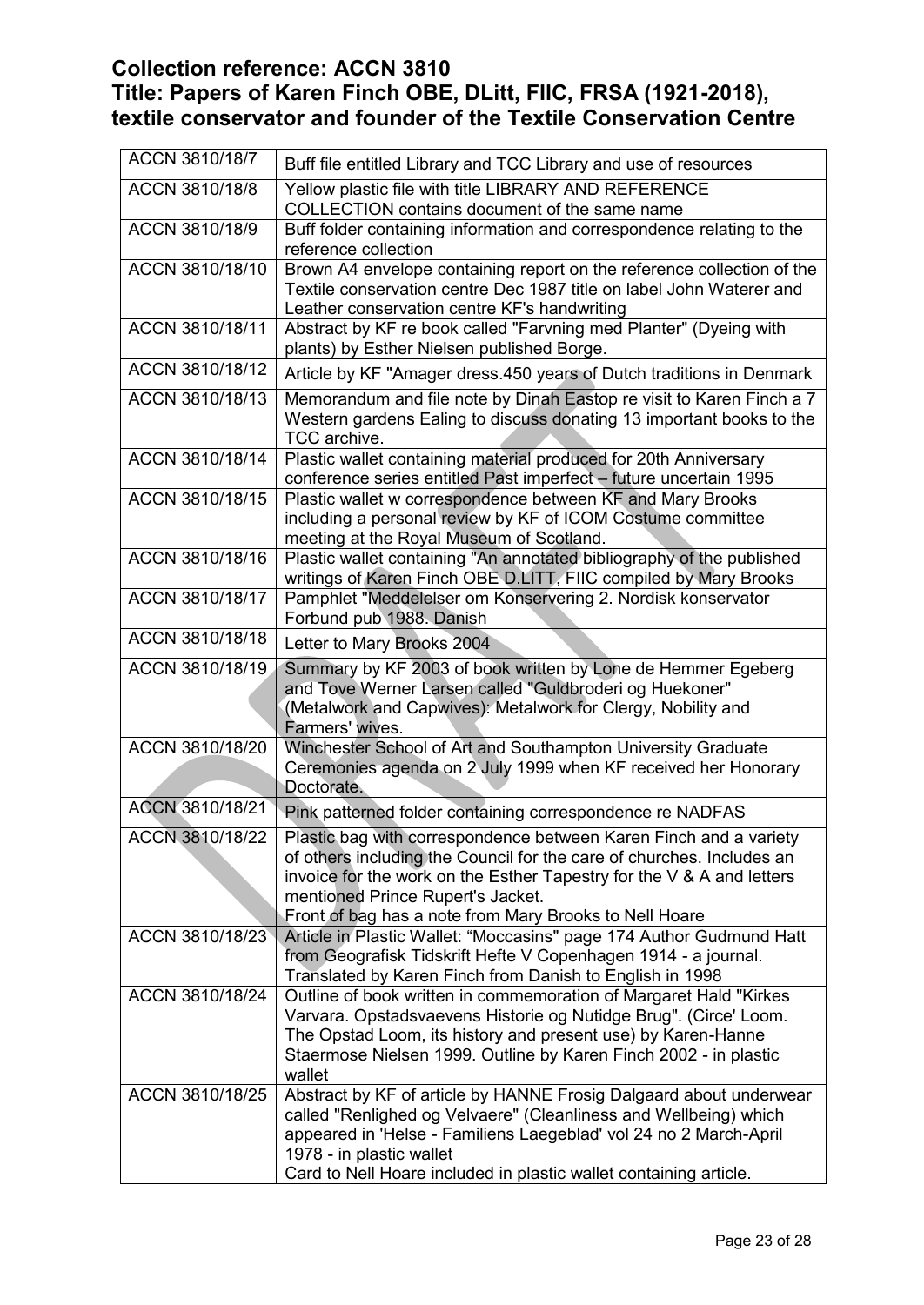| ACCN 3810/18/26 | Clear plastic file containing info about UNESCO Seminar on the                                                                  |
|-----------------|---------------------------------------------------------------------------------------------------------------------------------|
|                 | restoration and conservation of historic textiles                                                                               |
| ACCN 3810/18/27 | Buff folder with new white label by Katrina Finch contains<br>correspondence relating to heritage coordination group.           |
| ACCN 3810/18/28 | Buff file with KF's handwriting containing correspondence and minutes                                                           |
|                 | relating to the leather conservation centre                                                                                     |
| ACCN 3810/18/29 | Challenge buff folder with white label in green handwriting memos up                                                            |
|                 | to the present year telephone extensions - black cross over writing                                                             |
|                 | contains correspondence between KF between 1977 and 1978.                                                                       |
| ACCN 3810/18/30 | 2 hardback wallets 1 black and 1 blue with clear plastic inside                                                                 |
|                 | containing a certificate awarding Karen Finch for excellence in Textile                                                         |
|                 | conservation                                                                                                                    |
| ACCN 3810/18/31 | Buff file labelled Royal Scottish Museum in KF's handwriting                                                                    |
|                 | containing correspondence re Textile conservation work on the Textile                                                           |
|                 | collection                                                                                                                      |
| ACCN 3810/18/32 | Buff file with crossed out label name of TCC ARCHIVE general                                                                    |
|                 | correspondence1975-1977 but with pencil label on front of folder                                                                |
|                 | OPEN DAYS and inside contains plastic wallet with A4 sheets title                                                               |
|                 | page Alumnus Day Wednesday 28th June 1993                                                                                       |
|                 | DELEGATE PACK and Open day info for 10.6.1993                                                                                   |
| ACCN 3810/18/33 | <b>GREEN FOLDER TYPED LABEL The Textile conservation centre</b>                                                                 |
| ACCN 3810/18/34 | theme day Friday 22 November 1996 analytic techniques<br>Buff folder entitled in pencil Prospective work - 1975 & before ticked |
|                 | and signed RB                                                                                                                   |
|                 | Inside there is correspondence from 1970 to 1975 between KF and                                                                 |
|                 | others often relating to work undertaken as well as postponed and                                                               |
|                 | resumed                                                                                                                         |
| ACCN 3810/18/35 | Buff folder called Visitors to TCC 1979/80 over an inch of paper                                                                |
|                 | correspondence                                                                                                                  |
| ACCN 3810/18/36 | Yellow plastic file with clear plastic front labelled by KF Research and                                                        |
|                 | incidental correspondence regarding the Kings bed in knoll                                                                      |
| ACCN 3810/18/37 | A4 plastic wallet containing early correspondence regarding items to                                                            |
|                 | be conserved first letter visible from Lord Astor of Hever 1972                                                                 |
| ACCN 3810/18/38 | Buff file entitled Libraries information but contains correspondence                                                            |
|                 | regarding Textile conservation commissions-e.g. The Powell-cotton                                                               |
|                 | museum in Birchington Kent                                                                                                      |
| ACCN 3810/18/39 | buff file with white label TCC ARCHIVE AMSSEE - all relates to a                                                                |
| ACCN 3810/18/40 | shoe exhibition in 1984 including the expenses incurred                                                                         |
|                 | Large brown enveloped with crossed out info but entitled<br><b>ADMINISTRATIVE</b>                                               |
| ACCN 3810/18/41 | Buff folder entitled in pencil EQUIPMENT contains correspondence                                                                |
|                 | dating from 1971 to 1978 as well as many photos of equipment used                                                               |
|                 | in Textile conservation especially in Europe e.g. photos of work                                                                |
|                 | carried out on a Turkish tent in Stockholm in Sweden.                                                                           |
| ACCN 3810/18/42 | Buff folder entitled CORRESPONDENCE RELATING TO TCC                                                                             |
|                 | CORRESPONDENCE AT MUSEUM OF LONDON JUNE/JULY 1977 -                                                                             |
|                 | correspondence mainly with KF                                                                                                   |
| ACCN 3810/18/43 | Buff folder relating to Leather Conservation Centre including                                                                   |
|                 | presumably original blue pamphlet memorandum and articles of                                                                    |
|                 | association of the leather conservation. Centre Itd incorporated 25th                                                           |
|                 | day of May 1978. Title leather conservation centre in KF's handwriting                                                          |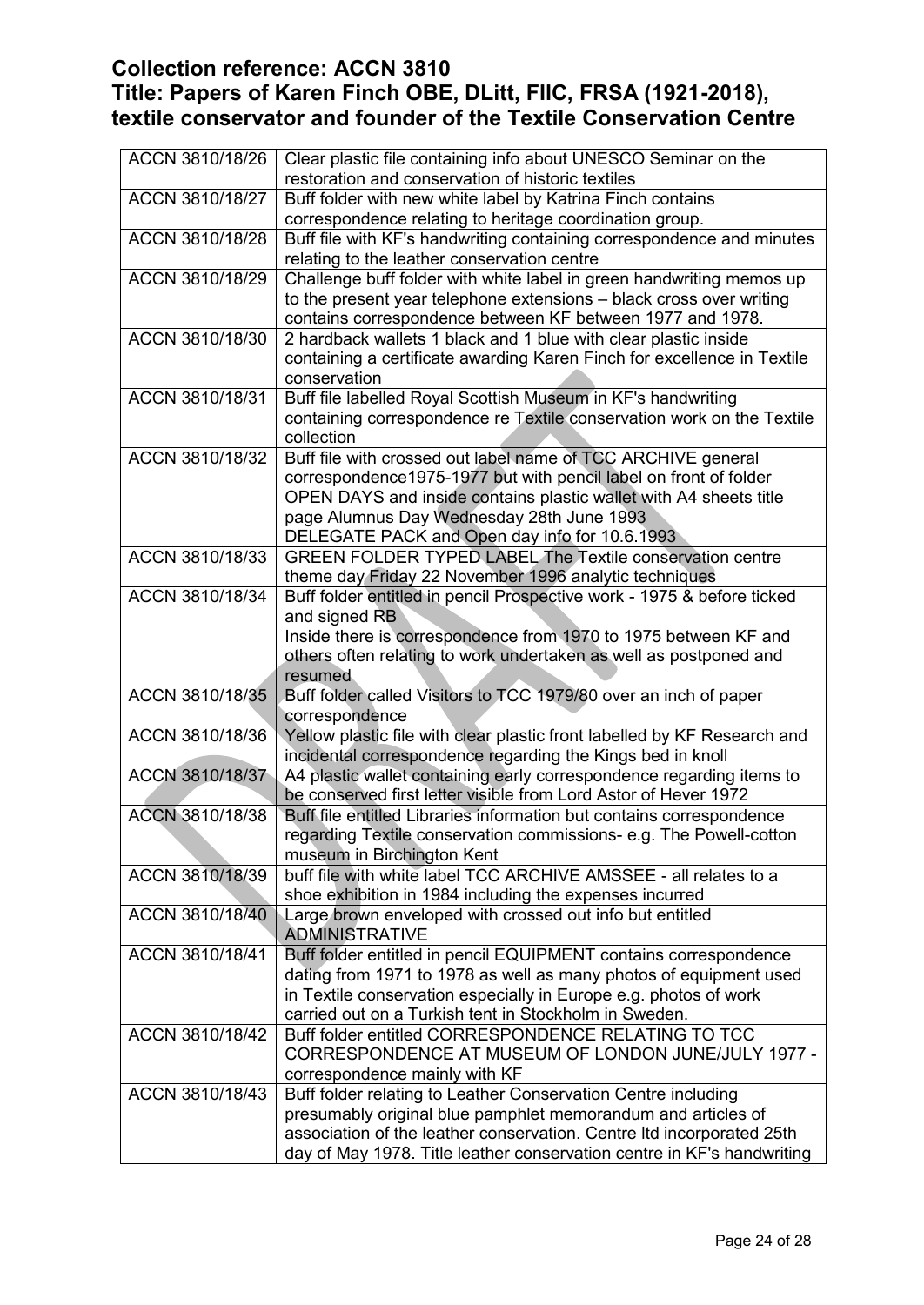| ACCN 3810/18/44 | Grey plastic file with clear plastic front containing correspondence re<br>leather conservation centre. Correspondence between KF and others<br>dating from 1971 to 1979        |
|-----------------|---------------------------------------------------------------------------------------------------------------------------------------------------------------------------------|
| ACCN 3810/18/45 | BUFF folder with title in Karen's handwriting NADFAS Underneath<br>Training Schemes for the attention of Norman Finch - crossed out<br>Newsletters and correspondence           |
| ACCN 3810/18/46 | Folder entitled Foreign Colleagues in KF's handwriting containing<br>much correspondence between Karen and people from all over the<br>world dating from the 60s to later 1970s |
| ACCN 3810/18/47 | Blue folder white label typed title the Textile conservation. Centre<br>theme day Friday 1st mayn1988 wash bath chemistry papers relating<br>to topic                           |
| ACCN 3810/18/48 | Greenish folder entitled Advice given mainly with Karen finch                                                                                                                   |
| ACCN 3810/18/49 | Greenish folder entitled Textile enquiries from public/museums - from<br>all over the world and mainly with Karen finch                                                         |
| ACCN 3810/18/50 | Buff folder titled visitors to TCC underneath crossed out old<br>correspondence 1977 contains correspondence 1977/78 largely with<br>Karen finch                                |
| ACCN 3810/18/51 | Pink folder titled gifts correspondence mainly with KF                                                                                                                          |
| ACCN 3810/18/52 | Buff folder crossed out title library committee and book suggestions<br>title in pencil remaining seminars open days outside visits - contains<br>correspondence from 1970s     |
| ACCN 3810/18/53 | Purple folder called information required contains correspondence w<br><b>KF</b>                                                                                                |
| ACCN 3810/18/54 | Purple folder titled photographs and slides contains correspondence                                                                                                             |
| ACCN 3810/18/55 | Buff folder correspondence regarding group visits to the Tcc                                                                                                                    |

#### **Box Ref ACCN 3810/19 (previous reference Box 5)**

| <b>File reference</b> | <b>File description</b>                                                                                                                                                                                                 |
|-----------------------|-------------------------------------------------------------------------------------------------------------------------------------------------------------------------------------------------------------------------|
|                       |                                                                                                                                                                                                                         |
| ACCN 3810/19/1        | Karen Finch's diary for 1963: Seander desk diary; T. Wall & Sons<br>(meat and handy foods) Itd (my father, Karen Finch's husband<br>Norman Finch worked at Walls)<br>Includes hours worked on objects but not complete. |
| ACCN 3810/19/2        | Karen Finch's diary for 1965: 30cm long Boots Scribbling diary<br>includes Appointments; brief notes about the objects being worked on,<br>and the hours involved                                                       |
| ACCN 3810/19/3        | Karen Finch's diary for 1966: Letts Diary. 3 days to a page. Work<br>notes                                                                                                                                              |
| ACCN 3810/19/4        | Karen Finch's diary for 1967: Letts Diary: 1 page a day: work notes                                                                                                                                                     |
| ACCN 3810/19/5        | Karen Finch's diary for 1968: Letts Desk Diary: 1 page a day; work<br>and personal notes                                                                                                                                |
| ACCN 3810/19/6        | Karen Finch's diary for 1969: Letts Desk Diary: 1 page a day: work<br>and personal notes including hours worked on objects.                                                                                             |
| ACCN 3810/19/7        | Karen Finch's diary for 1970: Letts Desk Diary: 1 page a day; work<br>and personal notes                                                                                                                                |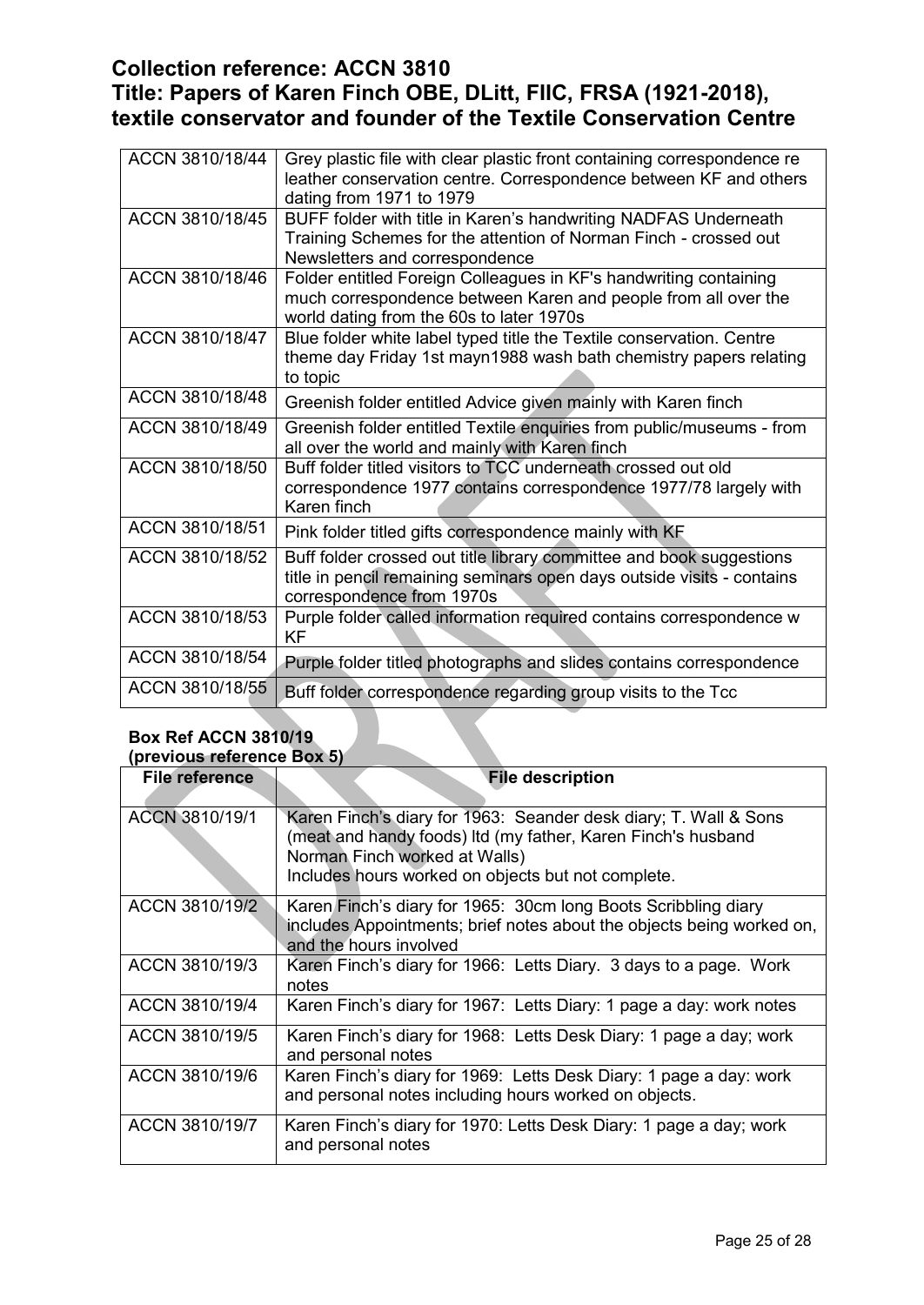| ACCN 3810/19/8        | Karen Finch's diary for 1971: Letts Desk Diary: 1 page a day; work<br>and personal notes                                                                                                   |
|-----------------------|--------------------------------------------------------------------------------------------------------------------------------------------------------------------------------------------|
| <b>ACCN 3810/19/9</b> | Karen Finch's diary for 1972: Letts Monthly Tablet Diary: A4;<br>Appointments                                                                                                              |
| ACCN 3810/19/10       | Karen Finch's diary for 1972: The Blick 3b Desk diary: less than A5 in<br>size; olive green in colour; narrow spiral bound, a week per page.<br>Written in biro with doodles: arrangements |
| ACCN 3810/19/11       | [Out on loan, Jan 2015]<br>Karen Finch's diary for 1973: Letts Desk Diary: 1 page a day; work<br>and personal notes                                                                        |
| ACCN 3810/19/12       | Karen Finch's diary for 1973: Like a flip type notebook but called:<br>Collins Spiral: Tablet Diary: 1973; a week per page; appointments<br>with mention of work being done etc.           |
|                       | [Out on loan, Jan 2015]                                                                                                                                                                    |
| ACCN 3810/19/13       | Karen Finch's diary for 1974: Letts Desk Diary: 1 page a day; work<br>and personal notes                                                                                                   |
| ACCN 3810/19/14       | Karen Finch's diary for 1974: Light green notebook called '3 Subject<br>Notebook' with name and subject lines on the cover: notes about<br>meetings; events; appointments etc.             |
|                       | [Out on loan, Jan 2015]                                                                                                                                                                    |
| ACCN 3810/19/15       | Karen Finch's diary for 1975: Letts Desk Diary: 1 page a day; work<br>and personal notes                                                                                                   |
| ACCN 3810/19/16       | Karen Finch's diary for 1975: Red Silvine student notebook: Notes<br>about meetings etc.<br>[Out on loan, Jan 2015]                                                                        |
| ACCN 3810/19/17       | Karen Finch's diary for 1976: Letts Desk Diary: 1 page a day; work<br>and personal notes                                                                                                   |
| ACCN 3810/19/18       | Karen Finch's diary for 1976: Task memo book: turquoise with bright<br>pink swirls on it: work diary notes about meetings etc.*                                                            |
|                       | [Out on loan, Jan 2015]                                                                                                                                                                    |
| ACCN 3810/19/19       | Karen Finch's diary for 1977: Letts Desk Diary: 1 page a day; work<br>and personal notes                                                                                                   |
| ACCN 3810/19/20       | Karen Finch's diary for 1977: Letts slim diary: appointments                                                                                                                               |
| ACCN 3810/19/21       | Karen Finch's diary for 1978: Letts Desk Diary: 1 page a day; work<br>and personal notes                                                                                                   |
| ACCN 3810/19/22       | Karen Finch's diary for 1979: Letts Desk Diary: 1 page a day; work<br>and personal notes                                                                                                   |
| ACCN 3810/19/23       | Karen Finch's diary for 1980: Letts Diary a page a day - fully written -<br>work and personal content                                                                                      |
| ACCN 3810/19/24       | Karen Finch's diary for 1980: Small pink WH Smith Memorandum<br>Book no.4 pink with purple Celtic design on bottom half: reports of<br><b>Council Meetings</b>                             |
|                       | [Out on loan, Jan 2015]                                                                                                                                                                    |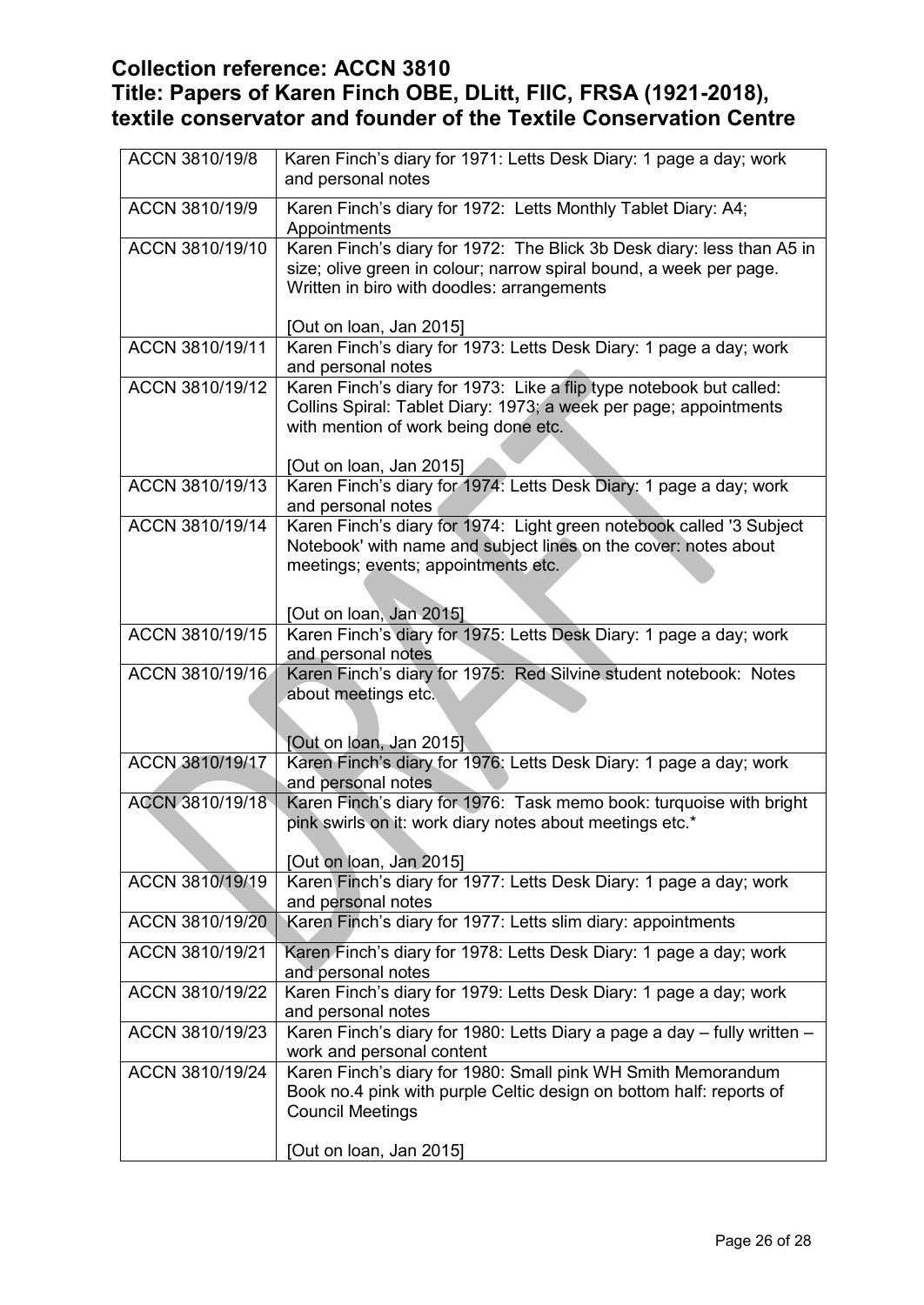| ACCN 3810/19/25                                             | Karen Finch's diary for 1981: Letts Diary a page a day - fully written -<br>work and personal content                         |  |
|-------------------------------------------------------------|-------------------------------------------------------------------------------------------------------------------------------|--|
| ACCN 3810/19/26                                             | Karen Finch's diary for 1987: smaller than a desk diary, covered in a<br>paisley design; not complete but densely written.    |  |
| ACCN 3810/19/27                                             | Karen Finch's diary for 1988: Langham Diary - page per day;<br>complete, fully written                                        |  |
| ACCN 3810/19/28                                             | Karen Finch's diary for 1989: Langham Diary - page per day;<br>complete, fully written                                        |  |
| ACCN 3810/19/29                                             | Karen Finch's diary for 1990: Diary - page per day; complete, fully<br>written                                                |  |
| ACCN 3810/19/30                                             | Karen Finch's diary for 1991: WH Smith Desk Diary, page a day, fully<br>written up                                            |  |
| ACCN 3810/19/31                                             | Karen Finch's diary for 1992: WH Smith Desk Diary, page a day, fully<br>written up                                            |  |
| ACCN 3810/19/32                                             | Karen Finch's diary for 1993: WH Smith Desk Diary, page a day, fully<br>written up                                            |  |
| ACCN 3810/19/33                                             | Karen Finch's diary for 1994: WH Smith Desk Diary, page a day, fully<br>written up                                            |  |
| ACCN 3810/19/34                                             | Karen Finch's diary for 1995: Desk Diary, page a day, fully written up                                                        |  |
| ACCN 3810/19/35                                             | Karen Finch's diary for 1996: Desk Diary, page a day, fully written up                                                        |  |
| ACCN 3810/19/36                                             | Karen Finch's diary for 1997: Desk Diary, page a day, fully written up                                                        |  |
| ACCN 3810/19/37                                             | Karen Finch's diary for 1998: Desk Diary, page a day, fully written up                                                        |  |
| ACCN 3810/19/38                                             | Karen Finch's diary for 1999: Desk Diary, page a day, fully written up                                                        |  |
| ACCN 3810/19/39                                             | Karen Finch's diary for 2000: Desk Diary, page a day, fully written up                                                        |  |
| ACCN 3810/19/40                                             | Karen Finch's diary for 2001: Desk Diary, page a day, fully written up                                                        |  |
| ACCN 3810/19/41                                             | Karen Finch's diary for 2002: WH Smith Desk Diary, page a day, fully<br>written up                                            |  |
| ACCN 3810/19/42                                             | Karen Finch's diary for 2003: WH Smith Desk Diary, page a day, fully<br>written up                                            |  |
| ACCN 3810/19/43                                             | Karen Finch's diary for 2004: Patterned desk diary - completely<br>written into and still work related                        |  |
| ACCN 3810/19/44                                             | Karen Finch's diary for 2005: WH Smith desk diary page a day<br>completely written into still in contact with work colleagues |  |
|                                                             |                                                                                                                               |  |
| ACCN 3810/19/45                                             | [Out on loan, Jan 2015]<br>Six address books                                                                                  |  |
| ACCN 3810/19/46                                             |                                                                                                                               |  |
|                                                             | Book listing material purchases                                                                                               |  |
| Note: There are no diaries for 1964, 1982-1986 (inclusive). |                                                                                                                               |  |

Collection listed by:

 $\mathbf{I}$ 

- Dr Philip Sykas, Dec 2011
- Katrina Finch